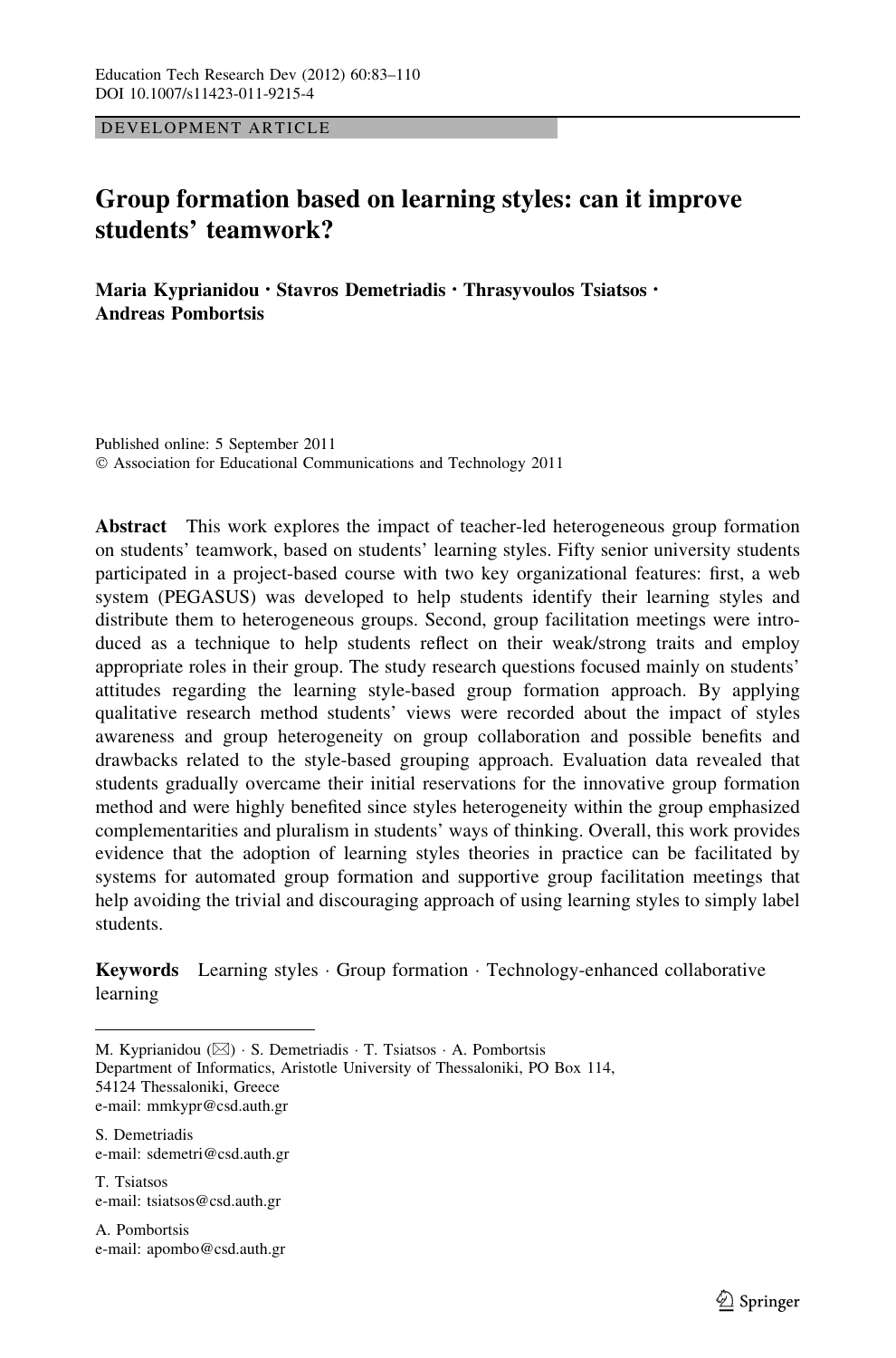### Introduction

Collaboration and team building skills are defined as the ability to work effectively with others, including those from diverse groups and with opposing points of view (American Management Association [2010](#page-24-0)). Furthermore, education research has emphasized that when students are actively involved in collaborative activities tend to learn best and more of what is taught, retain it longer than conventional teaching, appear more satisfied with their classes and improve project quality and performance (Dillenbourg [1999;](#page-24-0) Gross Davis [1993,](#page-25-0) Soliman and Okba [2006](#page-26-0)). Collaboration also helps students to develop social, cognitive and reasoning skills such as communicating and making ideas explicit, being responsible and cooperating with others (Schlichter [1997\)](#page-26-0). The roles and interactions of the individual members may determine the group's productivity and success, and the way in which students are grouped may affect the results of the learning experience (Webster and Sudweeks [2006](#page-26-0); Martin and Paredes [2004\)](#page-25-0). Therefore, suggesting appropriate group formation might solve many problems before they arise (Muehlenbrock [2006](#page-26-0)). Research on work team diversity has begun to investigate the form of diversity that is based on psychological features of team members and includes individual differences involving personality traits and values, as well as attitudes, preferences and beliefs (Harrison et al. [2002\)](#page-25-0). One of the features that can be taken into consideration when suggesting group formation is students' learning styles, which seem to constitute a valuable tool for establishing groups, according to many researchers (Al-Dujaily and Ryu [2007](#page-24-0); Alfonseca et al. [2006](#page-24-0); Grigoriadou et al. [2006;](#page-24-0) Martin and Paredes [2004;](#page-25-0) Muehlenbrock [2006;](#page-26-0) Wang et al. [2007](#page-26-0)).

Although students' learning style preferences seem to be valuable for team building (Yazici [2005](#page-27-0)), there is a need for supportive pedagogies to encourage attention to individual learning differences and to sensitize individuals to their own and others' preferred learning styles (Cools et al. [2009\)](#page-24-0). According to Waring and Evans ([2005\)](#page-26-0), helping students to develop their metacognitive potential in raising awareness of one self's and others' learning should be a key goal.

Based on the above research evidence, we applied a group formation method based on students' learning styles, in order: (a) to raise students' awareness of their learning styles, and (b) to help embedding diversity in the process of group formation in a disciplined manner (that is, to include students of different learning styles in the group). After reviewing the learning styles literature, we selected to focus on a whole-brain thinking model, namely, the Raudsepp Problem Solving Styles Inventory (Raudsepp [1992\)](#page-26-0) which, according to Hulme [\(1996](#page-25-0)), encourages students to gain insight into their thinking and learning style and helps them to formulate successful learning strategies. According to Karayan and Hulme [\(2003](#page-25-0)), the Raudsepp inventory is considered equivalent to the proprietary Herrmann Brain Dominance Instrument (HBDI) (Herrmann [1990\)](#page-25-0) that offers considerable promise for use in education and training (Coffield et al. [2004\)](#page-24-0).

Overall, this paper presents:

- (i) The development of the PEGASUS web-based system (PErson-centred Group-Activity SUpport System), to (a) help students identify and reflect on their learning styles and (b) enable instructors to group students heterogeneously by establishing conditions of presumably improved collaboration.
- (ii) The effect on students' collaboration of our approach that aims to reap benefits from heterogeneous group formation based on students' learning styles. We conceptualize this approach as belonging to the broader area of learner-centred pedagogy,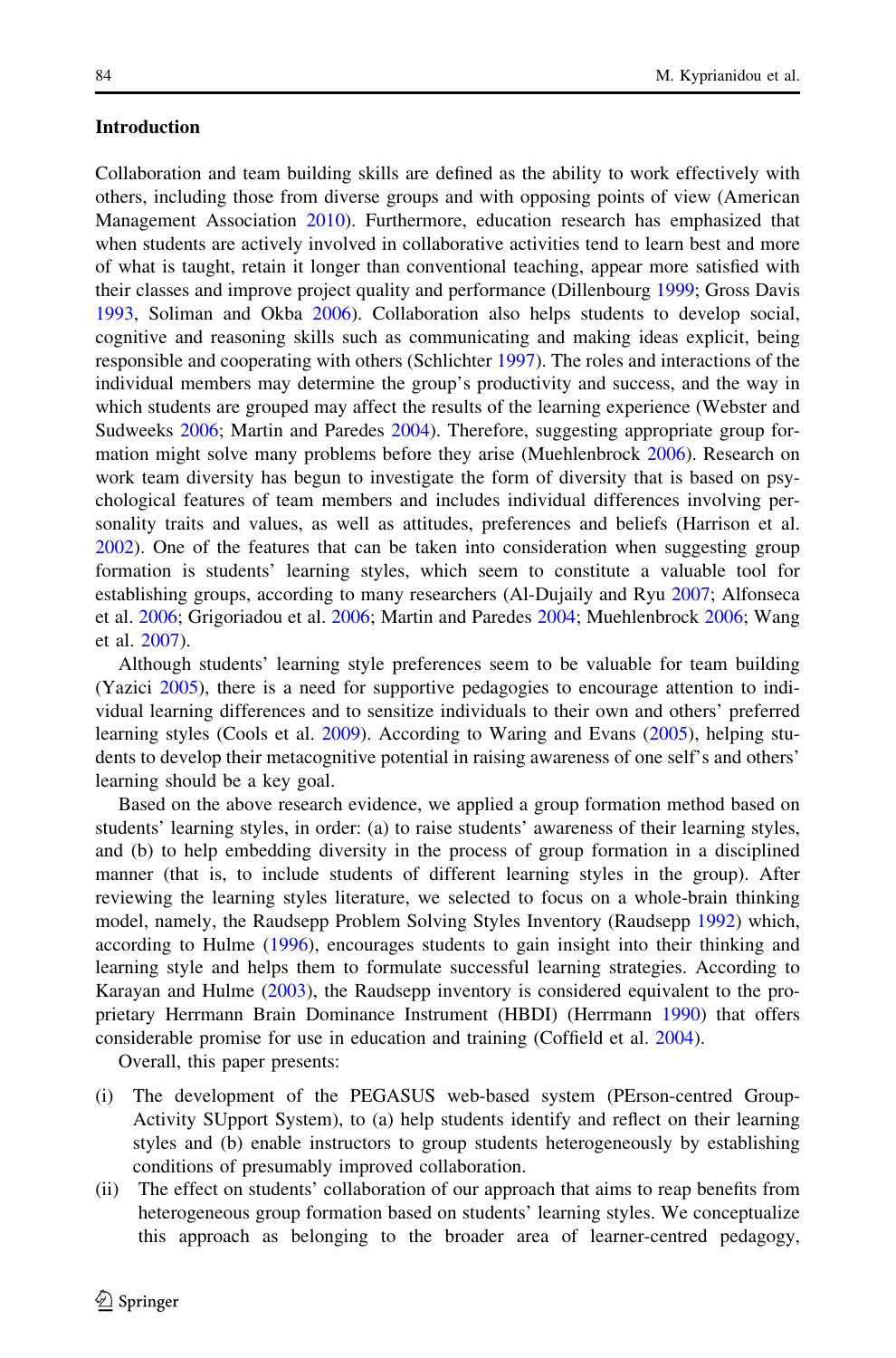exemplifying the need for attention to individual learning differences. Eventually we expect that this approach will facilitate students and instructors: (a) in raising awareness of learning styles and (b) in creating improved conditions for group collaboration.

#### Theoretical background

#### Learning styles

Research has shown that there is a need for education to promote a global shift away from teacher-centred instruction, towards fostering the talents, capacities, interests and needs of the learners, which have been acquired through prior experience and social acculturation (American Psychological Association [APA] [1997](#page-24-0)). It has been argued that all individuals have a wide range of abilities across different types of intelligence (Gardner [1983\)](#page-24-0) and they are happier when they use them (Robinson [2001](#page-26-0)). Individual differences seem to play an important role in learning and instruction (Jonassen and Grabowski [1993](#page-25-0); Kolb [1984;](#page-25-0) APA [1997\)](#page-24-0), and learning styles may improve students' academic performance and level of satisfaction (Layman et al. [2006;](#page-25-0) Brown et al. [2005;](#page-24-0) Voges [2005\)](#page-26-0). The term ''learning style'' is broadly used in the literature to refer to learners' classification schemes depending principally on their dominating cognitive and psychological traits when engaged in learning activities. Kolb ([1984\)](#page-25-0) defines learning styles as the preferred method of perceiving and processing information, while Keefe ([1979\)](#page-25-0) describes learning styles as the composite of characteristic cognitive, affective, and physiological factors that serve as relatively stable indicators of how a learner perceives, interacts with, and responds to the learning environment. Vermunt ([1996\)](#page-26-0), also, describes learning styles as the relatively stable but not unchangeable consistent patterns of learning activities which are systematically linked to learning beliefs and motivational orientations. According to Vermunt ([1996\)](#page-26-0) learning style should not be conceived of as an unchangeable personality attribute, but as the result of the temporal interplay between personal and contextual influences. This suggests that while an individual's style should be expected to be stable when examined in a certain period of time or under specific conditions, this does not exclude the possibility that the learning style might change: (a) when different conditions occur, for example, when thinking and learning happens under pressure and stress (e.g. Hermann [1990;](#page-25-0) Caine and Caine [1991\)](#page-24-0) or (b) when personality changes over time.

In the literature, terms like learning styles, cognitive styles (modes of an individual's perceptual or intellectual activities) (Messick [1976\)](#page-26-0), and personality types are often used interchangeably although they are measured with different measuring approaches (Jonassen and Grabowski [1993\)](#page-25-0).

A number of learning style models have been proposed over the last three decades; Kolb's Learning Styles Inventory (Kolb [1984](#page-25-0)); Hermann's Brain Dominance Model (Herrmann [1990\)](#page-25-0); Felder-Silverman's Learning Model (Felder and Silverman [1988\)](#page-24-0); Howard Gardener's Multiple Intelligence Theory (Gardner [1983](#page-24-0)); Myers and Briggs Type Indicator (Myers [1962\)](#page-26-0); the Group Embedded Figures test (Witkin et al. [1977\)](#page-26-0) and each has been used and evaluated in several learning situations.

Using learning styles in education have so far attracted both praise and criticism. While there are good pedagogical reasons for emphasizing the way in which learners differ, there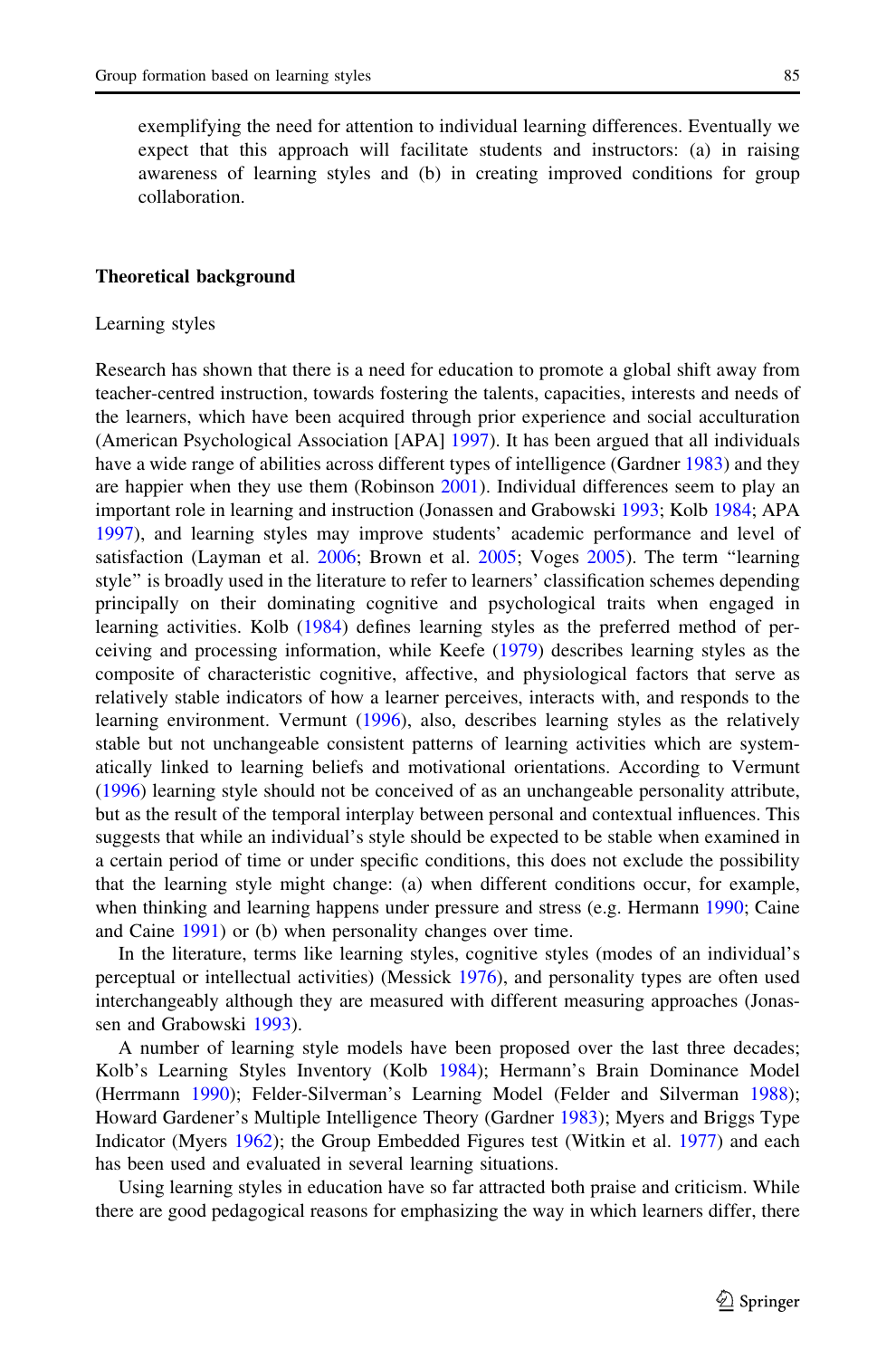are also risks in using learning styles approach, as this approach reportedly suffers from reliability and validity, has no clear implications for pedagogy (Coffield et al. [2004;](#page-24-0) DEMOS [2005\)](#page-24-0) and mostly labels students (Biggs [1999](#page-24-0)). For this reason, supportive pedagogies should be established that promote students' awareness and appreciation of different thinking and learning preferences (Cools et al. [2009\)](#page-24-0). As Cain ([2002](#page-24-0)) argues, what individuals learn about themselves is more important than the result of a diagnostic instrument in an assessment process. Therefore, encouraging metacognition—i.e., being aware of one's own views and beliefs about learning and actively regulating their learning processes (Flavell [1987\)](#page-24-0)—seems to be the most important advantage that can be claimed by applying learning styles theory to learning and teaching (Coffield et al. [2004](#page-24-0); DEMOS [2005;](#page-24-0) Mayes [2005](#page-26-0); Menaker and Coleman [2007](#page-26-0)). Coffield et al. [\(2004\)](#page-24-0), after reviewing 71 models of learning styles suggest that a knowledge of learning styles can be used to increase the self-awareness of students and tutors about their strengths and weaknesses as learners. They conclude that all the advantages claimed for metacognition can be gained by encouraging all learners to become knowledgeable about their own learning and that of others. According to Sadler-Smith ([2001\)](#page-26-0), the potential of such awareness lies in enabling individuals to see and to question their long-held habitual behaviors; individuals can be taught to monitor their selection and use of various learning styles and strategies. However, most students are unaware of their learning styles and if left to their own means, they are unlikely to start learning in new ways (Merrill [2000\)](#page-26-0).

According to Waring and Evans ([2005\)](#page-26-0), personalization in the ways of learning should enable individuals to be more self-reliant in their learning and, therefore, helping students to develop their metacognitive potential in raising awareness of one self's and others' learning should be a key goal. Also, Sadler-Smith [\(2001\)](#page-26-0) suggests that awareness of learning styles might make students more capable of adapting to different situations. Being aware of understanding and applying diverse learning styles and learning outcomes implicitly prepares students for later vocational and community realities (Petress [2004](#page-26-0)).

However, increased self-awareness should not be interpreted as support for more individualized instruction (Coffield et al. [2004\)](#page-24-0). As Coffield et al. imply, simply being given the results of a completed learning styles inventory is unlikely to be helpful without a dialogue with a teacher who has both some knowledge of the individual learner and a sophisticated understanding of the theoretical basis of learning styles. Thus, dialogue seems to be a key prerequisite to personalization.

Considering all the above, we conclude that learning styles seem to play an important role in academic and social learning, assuming that they would be examined within a supportive pedagogical framework that would encourage student metacognition and teacher-student dialogue.

Collaborative learning and group formation based on learning styles

A key premise of this work is that in collaborative learning activities, the teacher may beneficially guide the group formation process by considering partners' learning styles. We argue that this assumption constitutes a major link between collaborative learning (as operationalized through the group formation process) and students' learning styles theory and practice.

In the learning context, collaboration could be defined as a situation in which learners interact in a collaborative and interactive way, and these interactions influence the peers' cognitive processes (Dillenbourg [1999](#page-24-0)). Research has shown that collaborative teamwork leads to more variety and creativity and can improve project quality and performance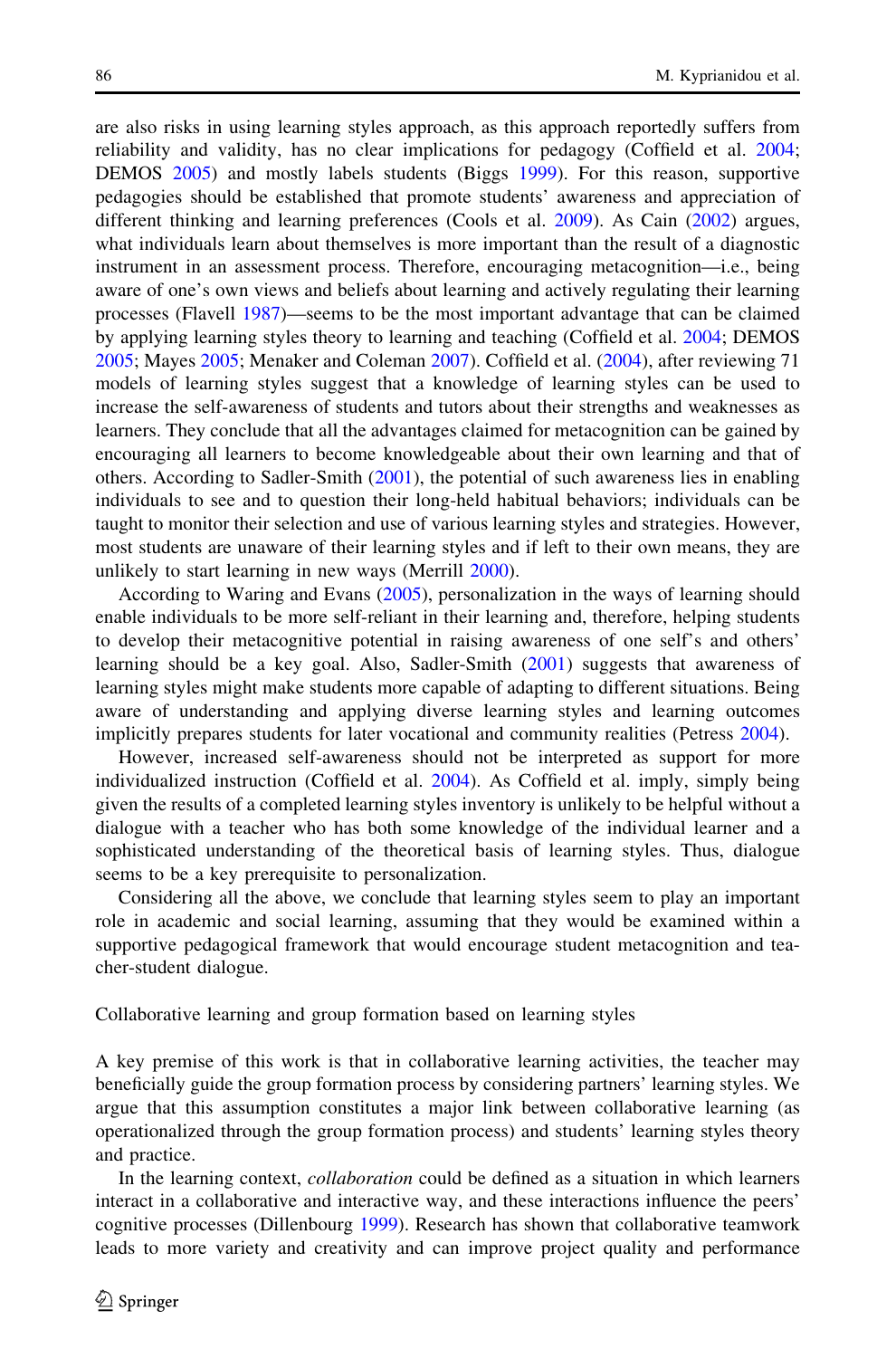(Soliman and Okba [2006](#page-26-0)), as it can lead to more intensive analysis or critique of the final solutions (Dillenbourg et al. [1995\)](#page-24-0). Additionally, collaborative learning generates managerial skills, consensus building, and shared responsibility for success and failure (Summers et al. [2005](#page-26-0)). However, some students feel uncomfortable with collaborative learning activities and frequently view them as a threat to their performance (Ellis and Hafner [2008](#page-24-0)). Many students lack the social skills that are prerequisite to success in collaborative activities and, adapting to the new expectations and roles fostered by the environment can be threatening (Herreid [1998\)](#page-25-0). The roles and interactions of the group members are very important for group's productivity (Webster and Sudweeks [2006;](#page-26-0) Martin and Paredes [2004](#page-25-0)). Therefore, appropriate group formation is an important process that might solve many problems before they arise (Muehlenbrock [2006\)](#page-26-0) and may increase the probability that interaction among people would trigger learning mechanisms (Daradoumis et al. [2002\)](#page-24-0). The term ''learning mechanism'' refers to learners activating certain cognitive processes of information processing (such as induction, deduction, compilation, etc.). Peer interaction in collaborative learning settings is expected to trigger learning mechanisms and promote the construction of knowledge (Dillenbourg [1999](#page-24-0)).

Research in collaborative learning is lately investigating techniques for group organization, aimed to gain the best learning benefits, academically and socially. ''Academically'' refers to the cognitive dimension, that is, benefits relevant to domain learning. ''Socially'' refers to the development of—mainly—communication skills. Instructors who are committed to collaborative learning need first to identify specific student characteristics for establishing groups. Jackson et al. [\(2003](#page-25-0)), after reviewing 63 studies and assessing the effects of diversity (distribution of personal attributes) on teams and organizations, conclude that among several personal features, group diversity based on personality and mental models is a promising research field that has not been thoroughly investigated yet. Diversity is a broadly defined term that refers to the plurality of personal attributes as expressed in the composition of a group.

Diversity based on psychological features of team members, like personality traits, attitudes and preferences is recommended by researchers in the area of team building (Bradley and Herbert [1997;](#page-24-0) Martin and Paredes [2004;](#page-25-0) Harrison et al. [2002\)](#page-25-0). As time passes, increasing collaboration weakens the effects of surface-level (demographic) diversity on team outcomes but strengthens those of deep-level (psychological) diversity (Harrison et al. [2002](#page-25-0)). Another study reveals that while demographic characteristics such as age, race and gender evoke social categorization processes about diversity that may result in unfavourable team processes and outcomes, psychological characteristics such as learning style can evoke diversity of thought leading to enhanced team performance (Jules [2007\)](#page-25-0). Learning styles (used here as a general term that also includes thinking styles, cognitive styles and personality types) seem to constitute a valuable tool for establishing groups, according to many researchers (Al-Dujaily and Ryu [2007](#page-24-0); Alfonseca et al. [2006;](#page-24-0) Grigoriadou et al. [2006](#page-24-0); Martin and Paredes [2004;](#page-25-0) Muehlenbrock [2006](#page-26-0); Wang et al. [2007;](#page-26-0) Yazici [2005\)](#page-27-0).

In Computer Supported Collaborative Learning (CSCL) systems, group formation can be performed either by the teacher or automatically by the system. Alfonseca et al. ([2006](#page-24-0)) propose that automatic grouping is especially useful in the case where the students do not know each other and in the case where students tend to group themselves in a way that does not lead to a fruitful collaboration. However, although learning styles and personality types have been integrated in computer supported grouping systems (Martin and Paredes [2004;](#page-25-0) Christodoulopoulos and Papanikolaou [2007;](#page-24-0) Hishina et al. [2005](#page-25-0); Wang et al. [2007\)](#page-26-0), less attention has been paid to integrating pedagogical principles in the system design.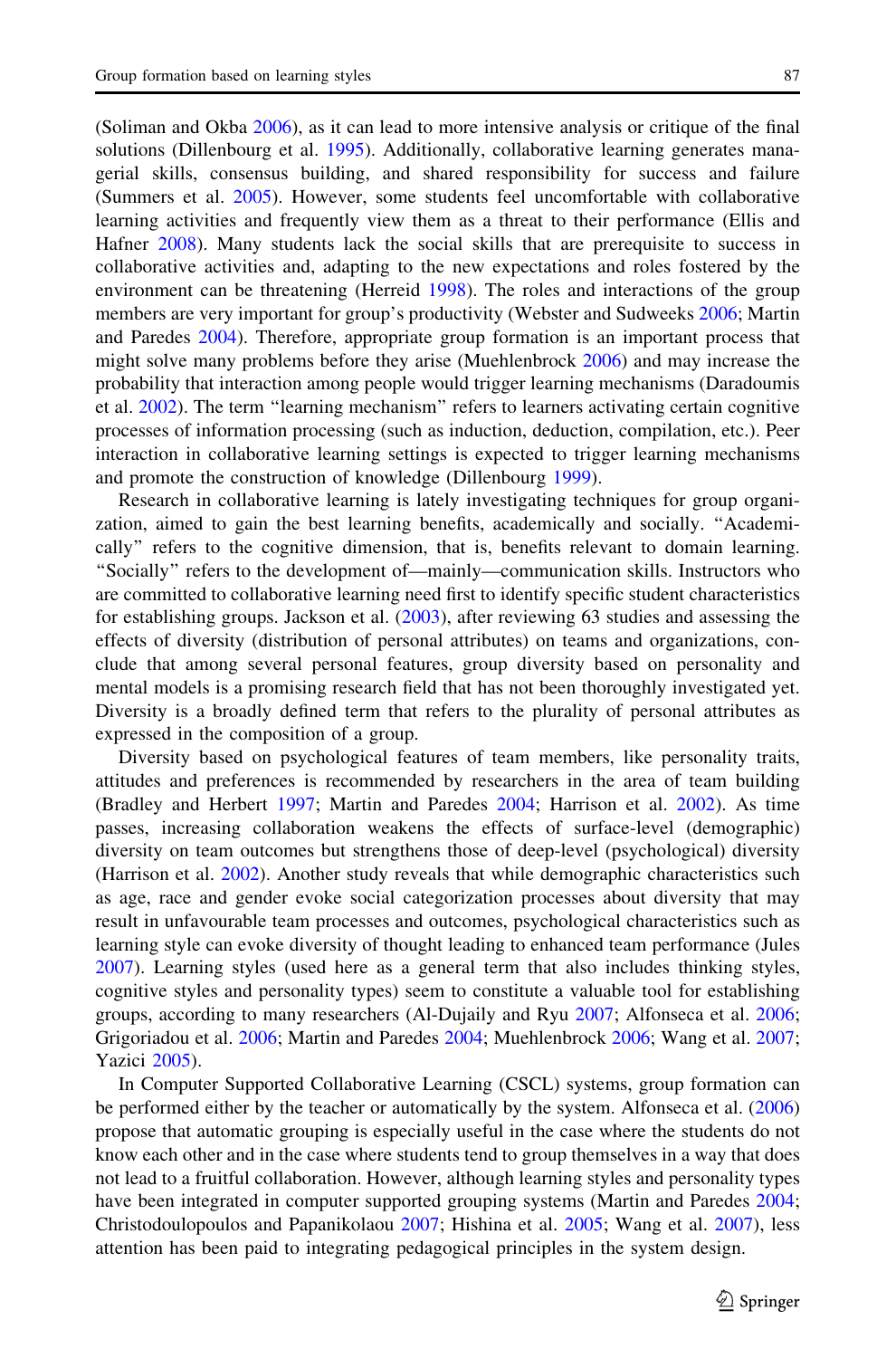Considering the issue of the best pattern, although it has been referred that sometimes homogeneous groups (regarding abilities, experiences and interests) tend to be better at achieving specific aims (Johnson and Johnson [1994](#page-25-0)), in the majority of studies heterogeneous groups outperformed homogeneous in a broader range of tasks (Al-Dujaily and Ryu [2007;](#page-24-0) Alfonseca et al. [2006](#page-24-0); Grigoriadou et al. [2006](#page-24-0); Wang et al. [2007\)](#page-26-0). Research has shown that diversity of learning styles can have a beneficial impact on learning, since the creative capability is significantly higher when the group is heterogeneous (rather than homogeneous) regarding learning styles (Herrmann [1987](#page-25-0)), as it generates different perspectives on effective strategies for dynamic group interactivity (Kolb [1999\)](#page-25-0). Creative insights often occur by making connections between ideas or experiences that were previously unconnected, and this is why the best creative teams often contain specialists in different fields (Robinson [2001\)](#page-26-0).

Diversity may evoke initial negative effects that gradually disappear over time allowing positive effects to evolve and this favors task conflict, better communication, and increased social integration, subsequently having a positive effect on performance (De Abreu Dos Reis et al. [2007\)](#page-24-0). A variety of contextual factors (like the type of the work itself) may shape the effects of diversity observed across studies (Jackson et al. [2003](#page-25-0)). The general accepted assumption is that the potential benefits of diversity for performance are greater when the task requires creativity and innovation, whereas when the task is routine, or when speed is the goal, diversity may interfere with performance (Williams and O'Reilly [1998](#page-26-0)). Heterogeneous teams experience difficulty in reaching consensus, but because of their diversity can be synergistic and therefore ideal for creative/innovative assignments (Herrmann [1990\)](#page-25-0). Additionally, it seems that driving up perceptions of fairness, is likely to drive up student satisfaction with the selection process and promote a more positive project team experience from the outset (Nicholson et al. [2002](#page-26-0)). The combination of learning preferences with collaboration suggests that there is a need to accommodate diversity of learning preferences in team building (Yazici [2005\)](#page-27-0) therefore, we conclude that it is worthwhile to investigate the effect of partners' learning styles heterogeneity on their collaborative learning activity.

Regarding group size, research has shown that successful groups normally do not exceed five members, although exceptions can occur (Petress [2004\)](#page-26-0). Too large size of a group invites unfair and debilitating labour divisions, allows some members to assume full responsibility, promotes sub grouping and makes group management a high priority (Petress [2004](#page-26-0)). Nevertheless, according to Petress ([2004\)](#page-26-0), there are some criteria that should be met for a successful group collaboration referring whether: (1) students' major reason to join a study group is to learn; (2) students are responsible and will attend group meetings regularly, on time, prepared, and in the mood for work; (3) they are willing to and able to actively participate in group work; (4) they can be tolerant of others' ideas, learning styles, and conclusions. A similar notion is advanced by Hoffman [\(1959](#page-25-0)), who states that a diversity of viewpoints must be accompanied by a tolerance for differences of opinion if the group is to exploit its potential creativity. Additionally, when students are allowed to choose among learning activities based on their preferences, they learn better (Lewis and Hayward [2003](#page-25-0)). Diversity awareness, tolerance, and acceptance are also other group collaboration benefits (Petress [2004](#page-26-0)). According to Kolb ([1999\)](#page-25-0), when group members reflect on their learning styles they may have a heightened awareness of how their styles affect group dynamics. Pettigrew [\(1998](#page-26-0)) also sustained that change is facilitated when people gain new insight about their own in-group, therefore organizations should support awareness training and provide insights about oneself as well as about others. Therefore, fostering students' reflection on their own and group members' learning styles seems to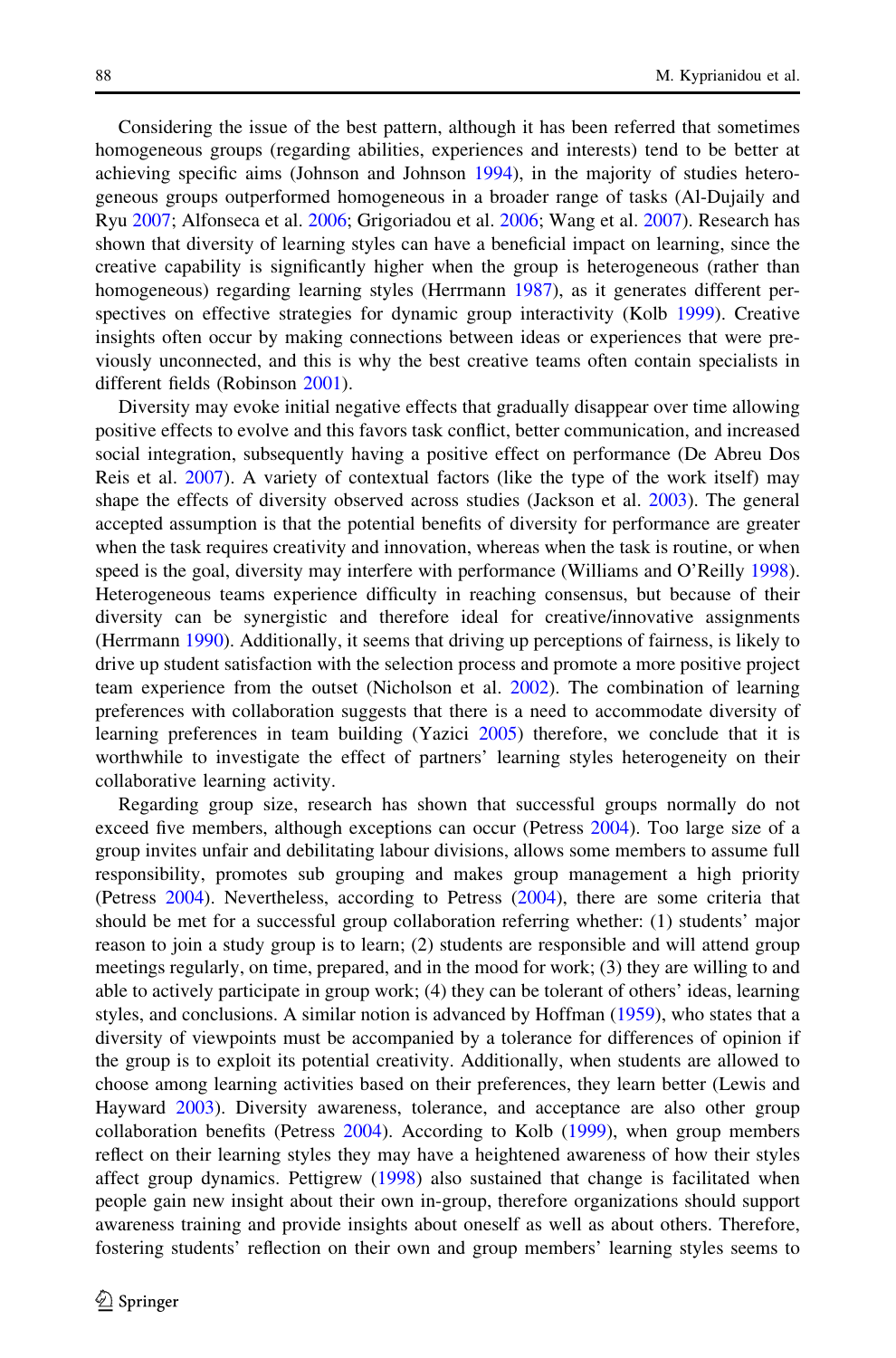play a critical role in successful collaboration and investigating styles awareness would be worthwhile.

#### Study design overview

#### Research questions

Based on the above theoretical background, we argue that a key research perspective is to explore the impact of learning style-based group diversity and learning style awareness on students' group learning activity.

Toward this objective, we, first, developed the PEGASUS system to (a) automate the process of formulating student heterogeneous groups based on learning style, and (b) help students identify and reflect on their learning styles. Furthermore, we implemented a projectbased course to focus students' attention to individual learning differences while working collaboratively and explore their conceptualization regarding the conditions of collaboration.

Our aim was to gain insight into students' experiences of working together in a learning style-based heterogeneous group introduced by the teacher. By recording data regarding student reflections on their process of collaboration, we expect to understand whether our intervention created favorable learning conditions or not. In our study, we investigated students' attitudes and satisfaction, since we expect that the method of grouping itself has an appreciable effect on the students' satisfaction with the project (Nicholson et al. [2002](#page-26-0)). More specifically, during students' collaboration we recorded research data and we implemented a qualitative research methodology to analyze the following questions:

- (a) What were students' attitudes concerning the learning style-based group formation approach?
- (b) How did learning styles awareness affect group collaboration?
- (c) How did group heterogeneity affect group collaboration?
- (d) Did the overall course organization benefit students' collaboration and was it a satisfactory experience for the students?

Design of PEGASUS

The PEGASUS system development process included three major phases:

- (i) Selection of an appropriate learning styles inventory.
- (ii) Design of an appropriate algorithm for heterogeneous grouping.
- (iii) The system implementation and validation phase.

### Selection of an appropriate learning styles inventory

The system helps students in identifying their learning style by integrating a specific learning styles inventory. In general, the choice of the learning styles model depends on the context and the nature of task, since there is no model that should be used in all contexts (Rayner [2007](#page-26-0)). For the needs of the research, we selected a whole-brain thinking model, the Raudsepp Problem Solving Styles Inventory (Raudsepp [1992](#page-26-0)) which, according to Hulme ([1996\)](#page-25-0), encourages students to gain insight into their thinking and learning style and helps them to formulate successful learning strategies. The reliability and validity of the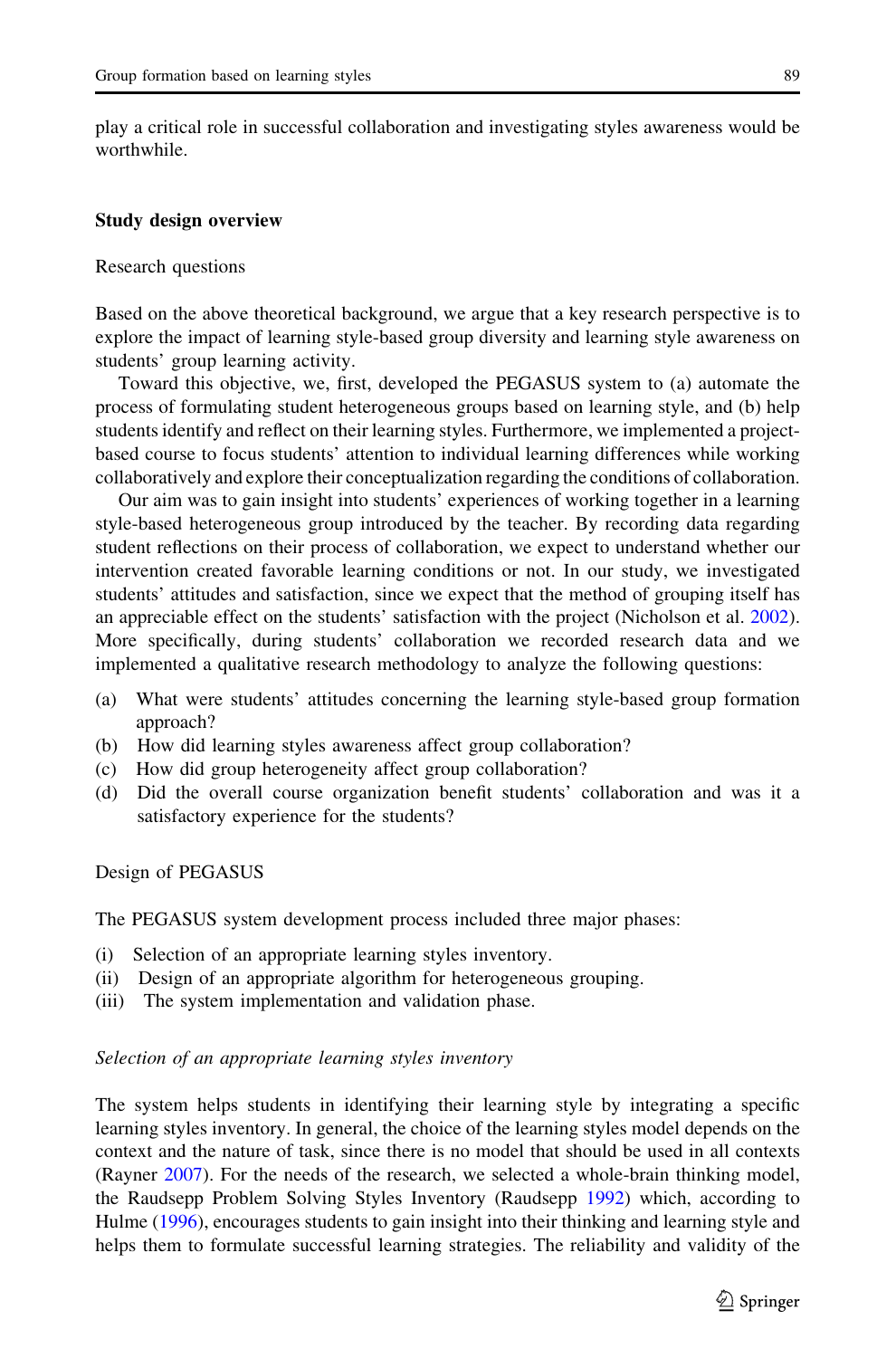Raudsepp instrument have been documented by the results of several studies available in the literature (Hulme [1998;](#page-25-0) [2000](#page-25-0); Hulme and Karayan [2001](#page-25-0); King [1994;](#page-25-0) Martin et al. [2000\)](#page-25-0) and have been also investigated in the current study (results presented in a later ''[Student learning profiles'](#page-13-0)' section). According to Karayan and Hulme ([2003\)](#page-25-0), the Raudsepp inventory is considered equivalent to the proprietary Herrmann Brain Dominance Instrument (HBDI) (Herrmann [1990\)](#page-25-0), which is one of the best of the 71 tested models that met the validity and reliability criteria (Coffield et al. [2004](#page-24-0)). Both models classify students' learning preferences in the same four dimensions that represent four taskspecialized brain quadrants (described in a later "Research instruments" section). Most of the models that identify learning styles classify individuals' learning styles on four or five dimensions, according to many overviews (Cassidy [2004](#page-24-0); Coffield et al. [2004;](#page-24-0) De Bello [1990;](#page-24-0) Rayner and Riding [1997](#page-26-0); Swanson [1995\)](#page-26-0). HBDI is considered suitable for use with learners as well as with teachers and managers, as it throws light on group dynamics and encourages awareness and understanding of self and others and also it is supposed to foster creative thinking and problem solving (Coffield et al. [2004\)](#page-24-0). The Raudsepp inventory was finally embedded to PEGASUS, because it requires no specialized training and can provide an inexpensive and readily accessible basis for measuring students thinking and learning styles for education research (Hulme [2000;](#page-25-0) Martin et al. [2000](#page-25-0)). The questionnaire is freely accessible and is also shorter and simpler to answer than the equivalent HBDI, which is a proprietary product of The Ned Herrmann Group, Ltd.

### Design of an appropriate algorithm for automated heterogeneous grouping

An automated group formation system was necessary in order to apply a certain strategy on distributing a population to groups, which could not effectively be done manually. PEG-ASUS can form automatically groups of two to five students based on heterogeneity of learning profiles. To this end, an algorithm is applied to distribute students in small groups and form their ''group profiles''. ''Group profiles'' are the average profiles in the four dimensions of the members of a group and are represented in the same way with personal profiles. Next, each group profile is compared to the ''class profile'', i.e. the average profile of the students of the specific class. The algorithm calculates each ''group variation'', i.e. the Euclidean distance of the group profile from the class profile, and adds the variation to a sum. The Euclidean distance is a measure of how much a group profile varies from the reference profile (class profile). Practically this rule guarantees that the mean for each different learning style in a group is kept as close as possible to the general mean for this style (as calculated across the whole class). Diversity is enhanced by demanding that the distribution of students in groups satisfies the minimum Euclidean distance rule. The degree of heterogeneity of a groups' distribution is conversely proportional to the sum of group variations. The algorithm calculates which group distribution has the ''optimal variation'', i.e. the minimum summative group variation from the class profile. This in turn corresponds to the ''optimal group heterogeneity''.

The algorithm does not calculate the best solution but only a partially optimal solution (group distribution) while running up to a time limit. There was no need for any critical threshold, because the system allows the teacher to select the optimal distribution in terms of diversity, depending on the nature of input data. The teacher can run the algorithm as many times as she wishes, and the system saves the optimal solutions in each run. The teacher can then choose which group distribution is preferable, having in mind the minimum variation or other criteria (e.g. in the case that the teacher would like to have alternative distributions concerning the group synthesis).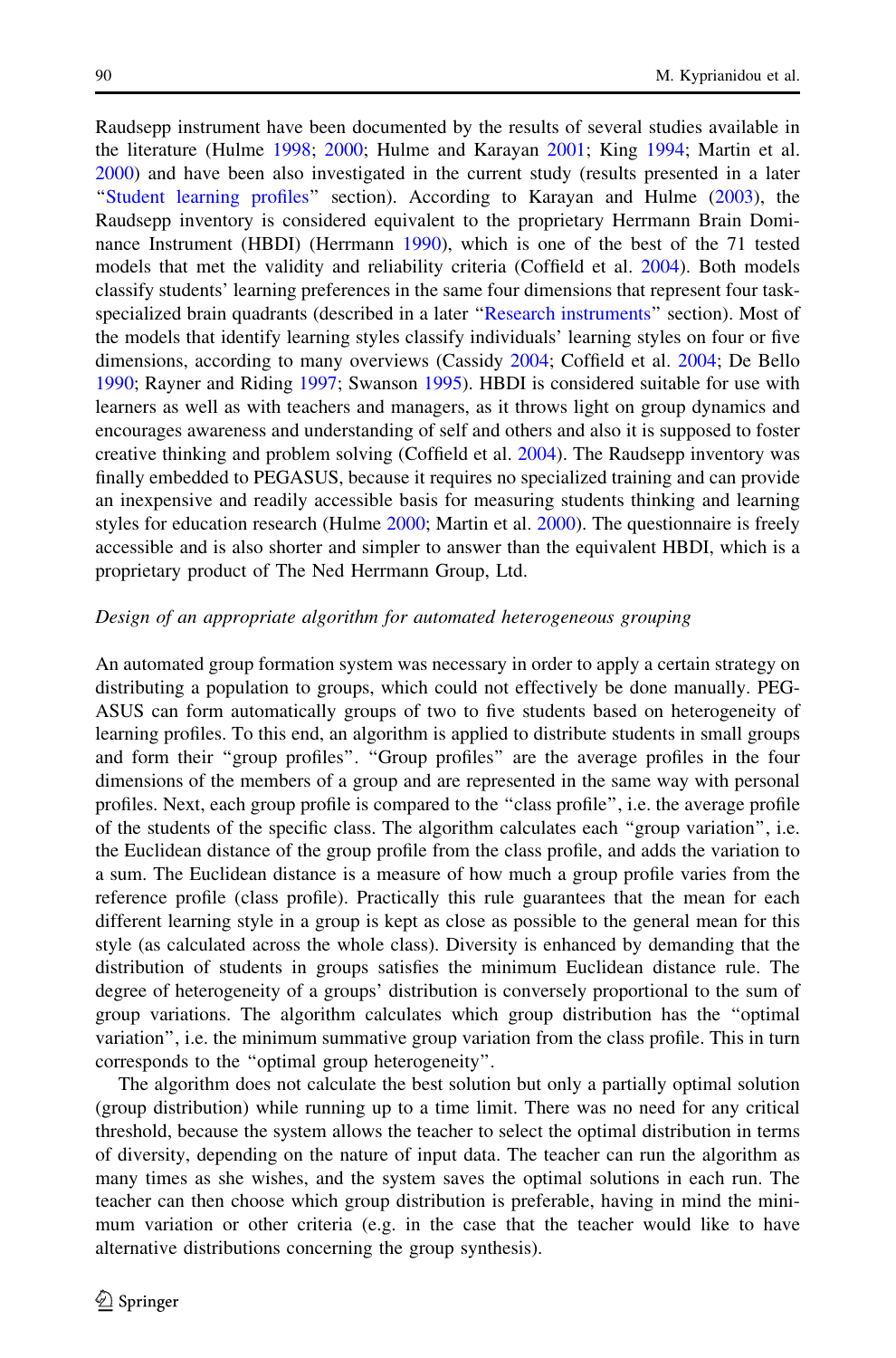Moreover, the system supports manual group formation, by allowing the teacher to select which students will be manually or automatically grouped. The system also provides statistics concerning average scores of students' profiles. Group profiles are open to teacher and teammates, in order to raise group awareness and discussion. PEGASUS supports students' negotiations of group synthesis by allowing them to accept or deny their assigned group synthesis and negotiate with the teacher. However, the negotiation option, being just an additional feature of the system, as in other group formation systems (e.g. Christodoulopoulos and Papanikolaou [2007](#page-24-0)), was not practically applied in this study.

#### System implementation and validation

The system implementation phase included the development of the web-based application. To validate the system, during the system development process, we conducted a number of trial runs by using scenarios with a variety of test cases to assure system integrity. We verified that the results of the system were as expected. Moreover, before the current study, the system was twice pilot tested in real conditions and verified the group formation functions.

### Method

#### Participants and context

During the spring semester 2009, we carried out a study with fifty (27 male, 23 female) participating senior university students in a course on ''Design and Evaluation of Educational Software'' at the Department of Informatics of our university. The students were majoring in Computer Science with a specialization in Technology-enhanced learning. The class had two teachers who conducted the face-to-face sessions interchangeably. The course task for the students was to work in groups of four on a project assignment and to apply the phases of ADDIE model (Analysis, Design, Development, Implementation and Evaluation) in order to develop prototype educational software according to the needs of some scenario. In particular, the project tasks were the following: (1) The group had to decide and proceed to the definition of the working scenario. (2) The students had to elaborate a needs analysis document including user and technical analysis. (3) Based on the previous step, each group of students had to suggest a comprehensive design of prototype educational software, which adequately addressed the needs identified. (4) During the Development phase, the group had to develop a partial prototype of the design. The teachers shared responsibility of the groups and watched their projects. (5) The developed prototype was finally evaluated in a special evaluation session where the group presented the prototype to the teachers and the colleagues and got feedback to approve the design. Students' course assessment was based 50% on the collaborative project outcome evaluation and 50% on final written exams.

Design

# Methodology

In our study we tried to monitor what happened during the course and record the benefits, shortcomings, drawbacks that students faced during their collaboration with unknown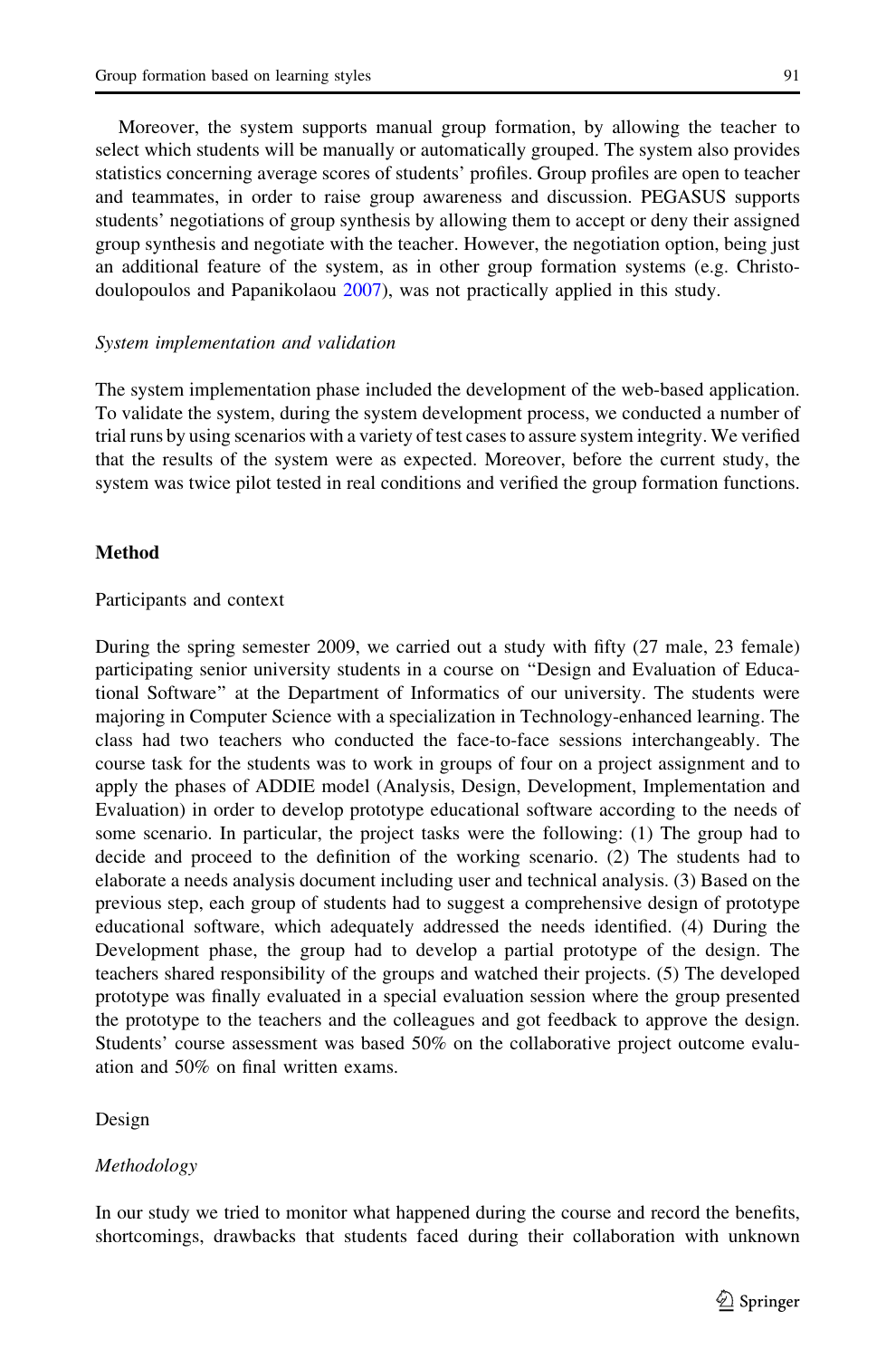<span id="page-9-0"></span>people, based also to styles awareness, using qualitative methodology. Quantitative and mostly qualitative data were collected combining questionnaires and interviews. A phenomenographic method (Marton [1988](#page-25-0)) of analysis was applied aiming to categorize students' experiences and interpretations thus resulting in the identification of major common themes. Phenomenography is a research method designed to describe the qualitatively different ways in which a phenomenon is experienced, conceptualized or understood and the purpose of the method is the development of categories of description denoting different ways of understanding the phenomenon (Marton [1992\)](#page-26-0). The phenomenographic approach was designed to answer questions about thinking and learning, especially for educational research (Marton [1988\)](#page-25-0), and has been used in various educational research contexts with various populations (Vermunt [1996](#page-26-0)). A phenomenographic data analysis sorts individual perceptions, which emerge from the data collected, into specific 'cate-gories of description' (Akerlind [2005](#page-24-0); Marton [1988](#page-25-0); [1992](#page-26-0); Uljens [1996\)](#page-26-0). In our case, phenomenography was applied in order to record and categorize the different ways in which students experienced and evaluated the specific collaborative activity.

# Research instruments

Quantitative data were collected using (a) the Raudsepp learning styles inventory and (b) a student attitude questionnaire.

(a) Raudsepp learning styles inventory

The Raudsepp Problem Solving Styles Inventory consists of 25 statement openers and each opener is accompanied by four possible choices for completing the sentence. The respondent has to rank each of the four choices, according to his/her preferences, from 1 (less preferred) to 4 (more preferred) (therefore, the respondents' score in a quadrant may vary between a minimum of 25 and a maximum of 100 points). An example of a Raudsepp instrument item is the following: ''When starting to work on a group project, I would first like to:

- (1) Determine how to organize and implement it.
- (2) Understand how it would benefit each member of the group.
- (3) Determine exactly how the group should be doing the project.
- (4) Understand what further opportunities it might open up for the future''.

Based on this ranking, the model classifies a person's thinking and learning style as belonging to four separate types (quadrants):

- A. Quadrant (hereafter ''Analytical''): Analytical, logical, factual, technical, quantitative
- B. Quadrant (''Practical''): Sequential, conservative, structured, organized, detailed, planned
- C. Quadrant (''Interpersonal''): Interpersonal, kinaesthetic, emotional, spiritual, sensory, feeling
- D. Quadrant (''Holistic''): Imaginative, visual, holistic, intuitive, innovative, conceptual

In theory, the two most prominent types are those that characterize the person's learning style. For instance, a students' profile of A: 74, B: 71, C: 57 and D: 48 is characterised as Analytical-Practical.

(b) Attitude questionnaires

The attitude questionnaire included 25 Likert scaled questions (see Table [5](#page-15-0)). The questionnaire was organized in four major sections as follows: (a) The "Reflection on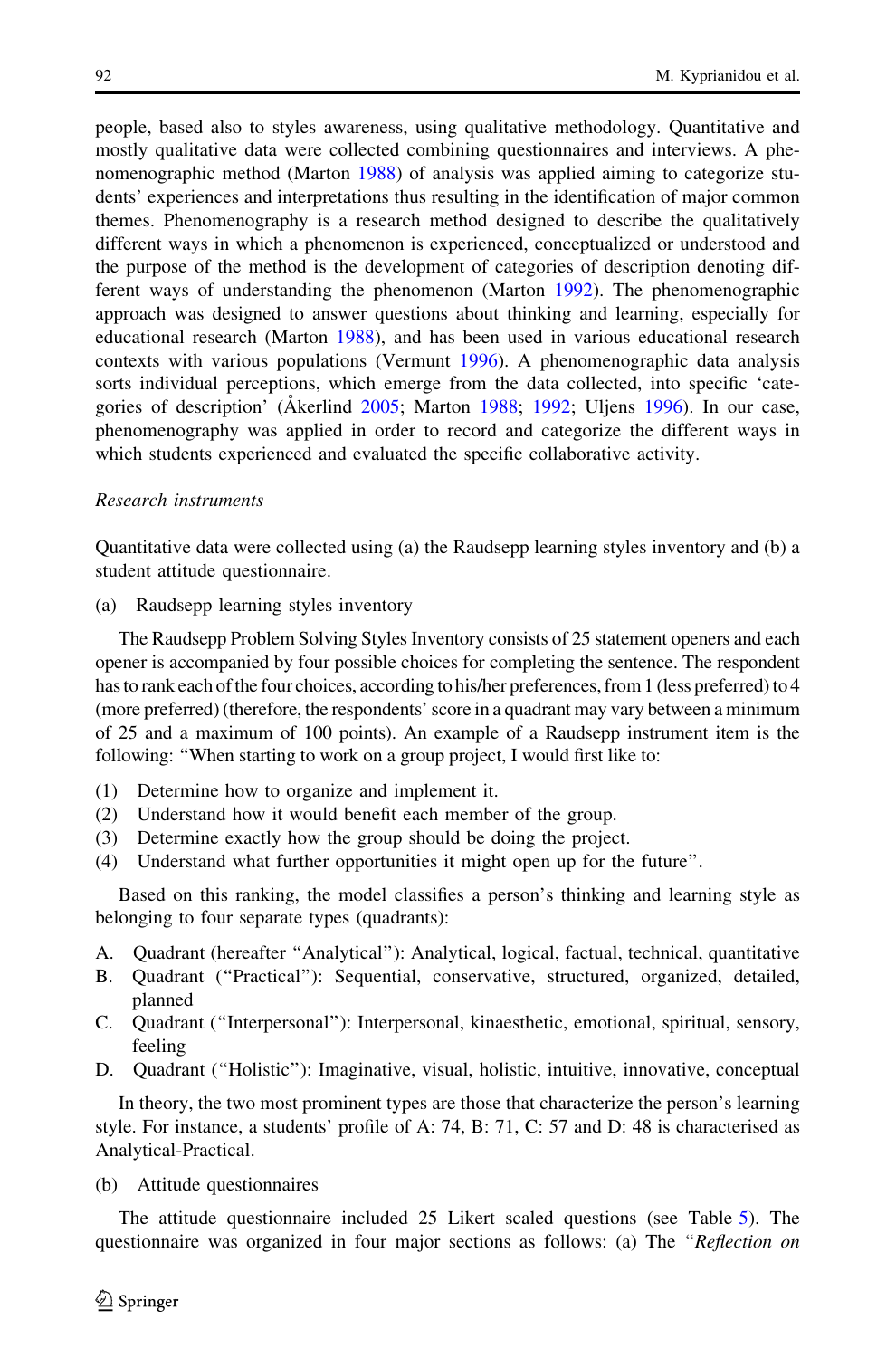learning styles" section, regarding students' opinions on the impact of their own style awareness; (b) the "Group formation based on learning styles" section, concerning students' attitude on the style-based group formation procedure; (c) the "Group collaboration" section, focusing on students' opinions regarding the quality of their group work, and (d) the ''Group facilitation meetings'', analyzing students' reflections on the benefits of the facilitation meetings. Additionally, one question regarding the PEGASUS system usability preceded the above sections, to verify that students did not face any serious interface problems when navigation in the system.

# Students' interviews

Conducting student interviews was a key qualitative data collecting method. Applying phenomenography (Ornek [2008\)](#page-26-0), semi-structured individual interviews were administered focusing on students' attitudes about the group formation procedure, their unique experience of collaboration and how it was affected by styles awareness and group heterogeneity. It was made clear to the interviewees that the interview is open and they were welcomed to further explain their understanding about the phenomena and think aloud, without being evaluated (Ornek [2008\)](#page-26-0). Students were asked to (a) clarify and expand their answers to the questions of the attitude questionnaire (see Table [5\)](#page-15-0), and (b) answer also some additional open questions, concerning their attitudes to style-based group formation and its impact on collaboration. These additional questions are presented in Table 1.

# Procedure

The research procedure was organized in the following steps:

- Learning style identification phase
- Group formation
- Facilitation meetings during the project implementation

|  | <b>Table 1</b> Interview additional questions |  |  |
|--|-----------------------------------------------|--|--|
|--|-----------------------------------------------|--|--|

| Question |
|----------|
|----------|

Which ways/media did you choose for your communication (e.g. face-to-face, telephone, e-mail, chat, MSN), in which frequency and for what purpose?

Did any partner play the role of coordinator in your group and—if yes—what exactly was his/her role? During collaboration, how did your group deal with different ideas or views?

How did your group distribute workload and for what part of work did you assume responsibility for? What time-management problems did you face as a group?

What were the benefits (if any) that emerged from your collaboration?

What were the difficulties (if any) that you faced during your collaboration?

What do you think are the necessary preconditions (if any) for successful collaboration with previously unknown partners?

How did the facilitation meetings help your team? (e.g. improvement of collaboration, resolving misunderstandings, role distribution, question solving about the project, better understanding your profile, improving understanding of teammates' profile, improving understanding of your contribution to the team work, project time-management, expression of views and feelings)

What other issues would you like to discuss in the facilitation meetings?

What are your recommendations for the improvement of the style-based group formation process?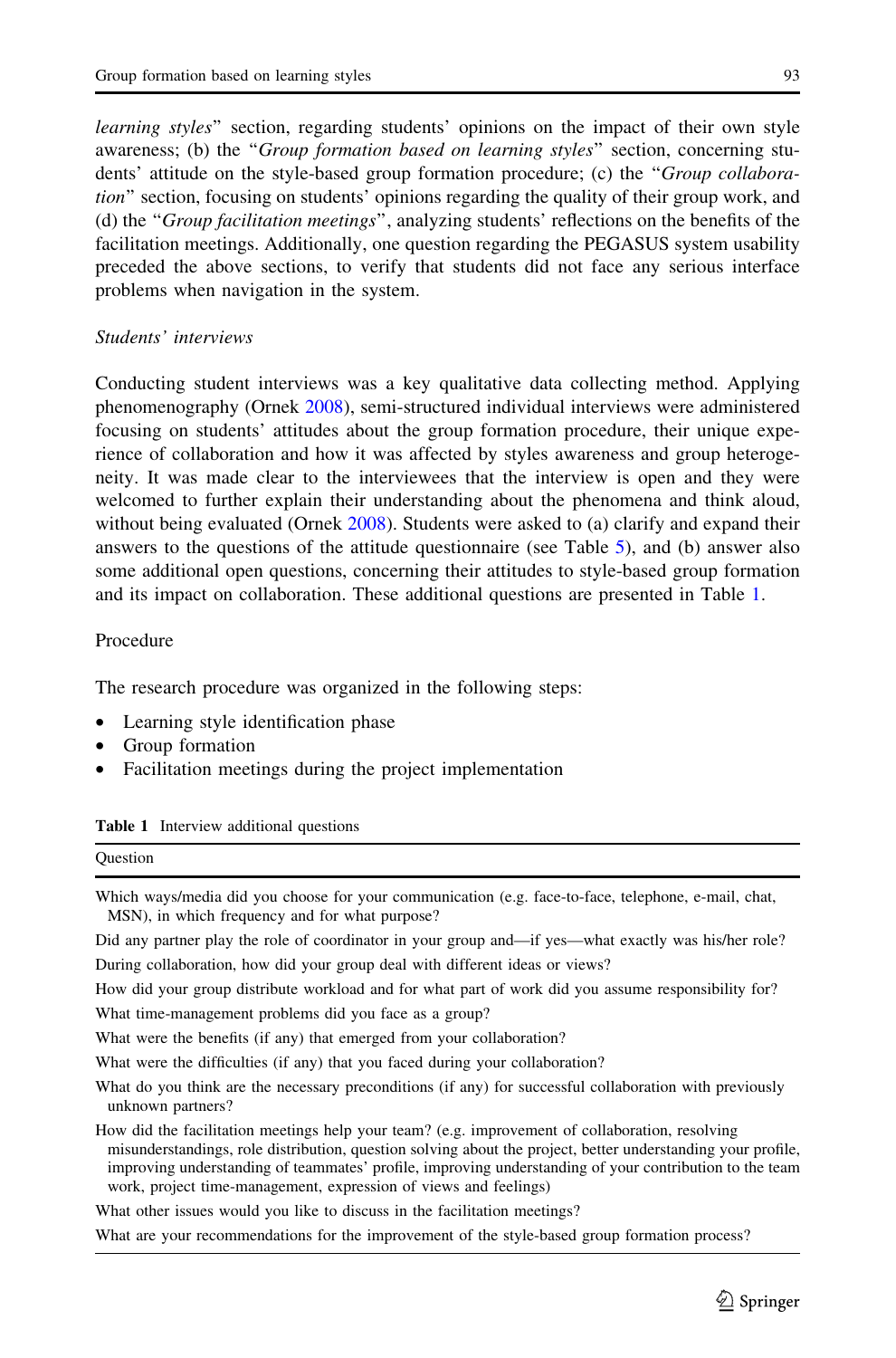• Project evaluation phase

The next paragraphs present these steps in detail.

#### Learning style identification phase

In the beginning of the semester, first, an introductory lecture took place, in which learning styles were theoretically introduced and it was explained how they are used to enhance students' teamwork. Second, the students were asked to fill in the Raudsepp Problem Solving Styles Inventory available online in PEGASUS. The system presented statistics concerning average values of students' results and students' style distribution according to their two highest profile scores. Students were provided with analytical information and a graphical representation about their identified profile, and were asked to give their feedback. Class and students' learning profiles were open to teachers.

#### Group formation

In order to distribute students in groups, the teacher activated the group formation procedure in PEGASUS and groups of 3–5 students were automatically formed based on optimal group heterogeneity of students' styles profiles. Group and team members learning profiles were open to groups for discussion.

The majority of students (92%) agreed with their initial assigned group, mainly after their first meeting. Only four students objected for practical reasons and were allowed to form their own group. Checking this group for heterogeneity we verified that it exhibited a heterogeneous profile and did not violate the basic grouping assumption of the study. The system group formation algorithm was run again (only for broke up groups) to provide new heterogeneous group synthesis. Finally, there were 13 groups of 3–5 people working on their course projects.

#### Facilitation meetings during the project implementation

During the course, students had to work collaboratively and submit intermediate deliverables and project documentation. Each group was free to choose the project subject. In order to initiate discussions with students about their preferred ways of learning, in line with researchers' recommendations (Coffield et al. [2004](#page-24-0); Waring and Evans [2005\)](#page-26-0), and also facilitate students' collaboration, we decided to organize group facilitation meetings. The first author acting as group facilitator conducted facilitation meetings separately for each team twice a month in order for students to get help on collaboration issues, such as project time management or role allocation. The facilitator tried to closely investigate students' attitudes concerning the innovative group formation procedure as well as the students' collaboration flow. She worked with all groups. Students were encouraged to express their viewpoints and feelings concerning their teamwork, having the opportunity to resolve any misunderstandings or hard feelings among them in a safe and friendly environment. The facilitator's concern was to help resolve specific group problems, but also keep her external influence in the group to a minimum (Petress [2004](#page-26-0)). During group facilitation meetings, students were motivated to develop positive interdependence (Johnson and Johnson [1994\)](#page-25-0), and keep in mind to pay more attention to one another's personal features, relax on stereotypes and mutual criticism and spend more time and effort interacting with one another (Harrison et al. [2002\)](#page-25-0).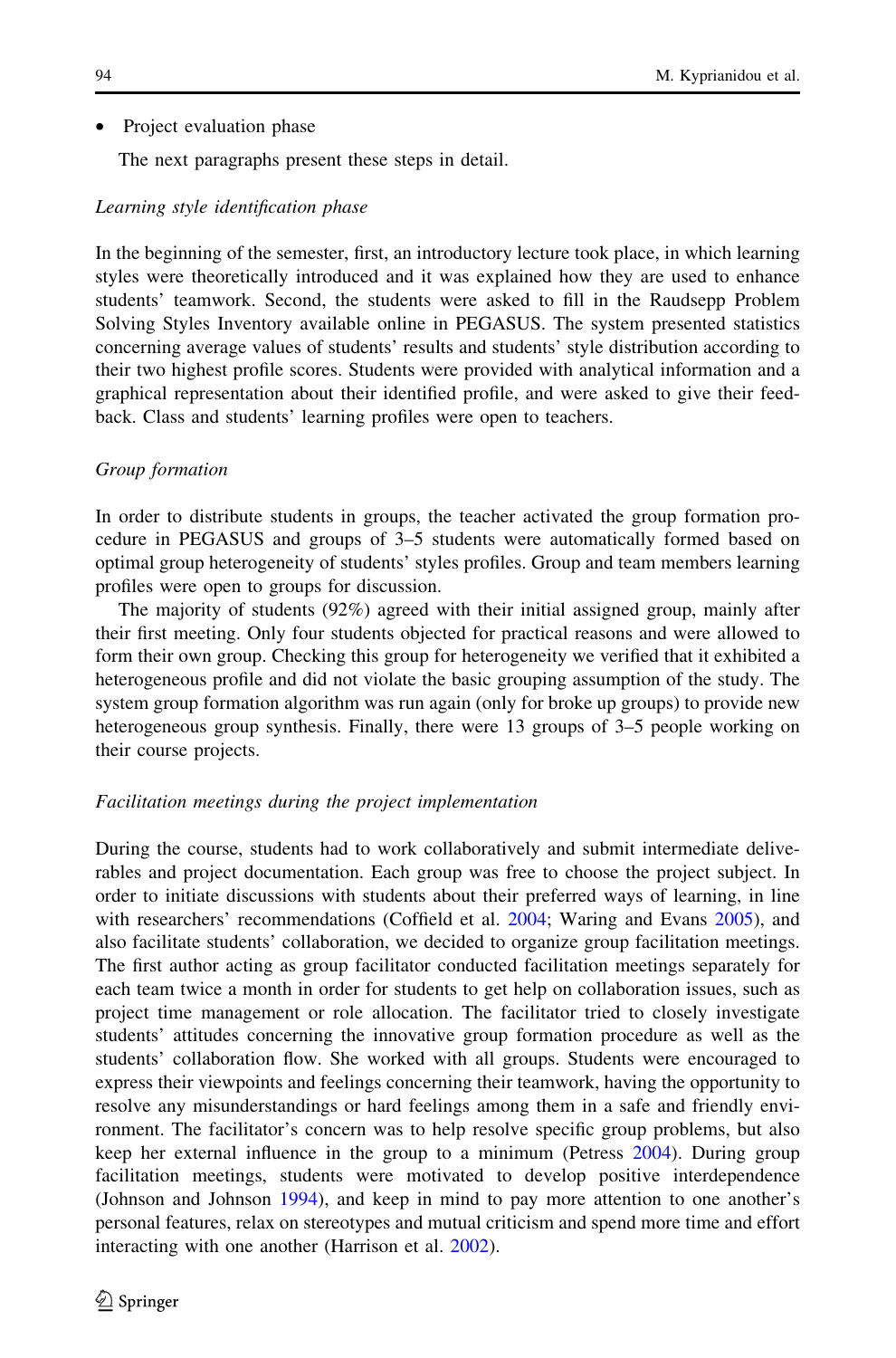#### Project evaluation phase

At the end of the course, students were asked to present their projects and defend their design decisions in the class. Students in groups knew that the project evaluation grade would be the same for all of them and that each one of them should have a unique contribution to make to the joint effort because of his or her resources and/or role and task responsibilities. Meanwhile, the group facilitator introduced individual accountability (Johnson et al. [1998](#page-25-0)) by encouraging students to allocate roles and task responsibilities, trying at the same time to keep track of students' contribution to the group work.

In the end of the whole project and a few days before written exams: (a) students were asked to fill in an attitude questionnaire (see Table [5\)](#page-15-0); (b) students—and also teachers were interviewed to record their detailed explanations on the course experiences and comment on points we believed needed clarification (all interviews were digital-recorded upon interviewees' agreement; five of the students opted not to be recorded during their interviews and for those students the researcher took notes on paper).

#### Data analysis

#### Questionnaires data

Responses in the Raudsepp questionnaire were processed to calculate the average student score for each of the four quadrants across the whole student sample population. Having 25 question items in the instrument, the possible range of the sum for each quadrant is between 25 (min) and 100 (max). The average score is considered as an indication of how strong this orientation (Analytical, Practical, etc.) is among the student population.

Responses in the attitude questionnaire (in Table [5](#page-15-0)) were expressed in a Likert scale, from 1 to 5 (5 meaning ''totally agree or yes'', 4 meaning ''rather agree or rather yes'', 3 meaning "undecided", 2 meaning "rather disagree or rather no" and 1 meaning "totally disagree or no''). The only exceptions were items I.7 and I.8 which were answered in a Likert scale from 1 meaning "disapproving", 2 meaning "fairly disapproving", 3 meaning ''undecided'', 4 meaning ''fairly favourable'' and 5 meaning ''favourable''.

# Interview data

Interviews lasted about one and a half hours each. Approximately 75 h of recordings were processed and analyzed employing the phenomenographic methodology. The data we collected during interviews referred to each group and were usually confirmed by three or four persons (the teammates). In order to minimize the researcher's subjectivity on the findings, participants were asked to further explain their answers and provide feedback on the researcher's interpretations.

The main question of interest underlying the qualitative analysis of interviews concerned how our group formation method affected students' collaboration. The inner workings of the groups' collaboration were realized during the group facilitation meetings and mainly during the students' interviews, which helped us understand the qualitatively different ways in which students experienced, conceptualized, realized and understood collaboration. During the analysis of the collected data from students' interviews, we followed the steps of the phenomenographic analysis (Ornek [2008\)](#page-26-0) in order to identify specific categories. We identified significant elements in students' answers and—based on their similarity—we grouped them in categories. We iteratively compiled, analyzed,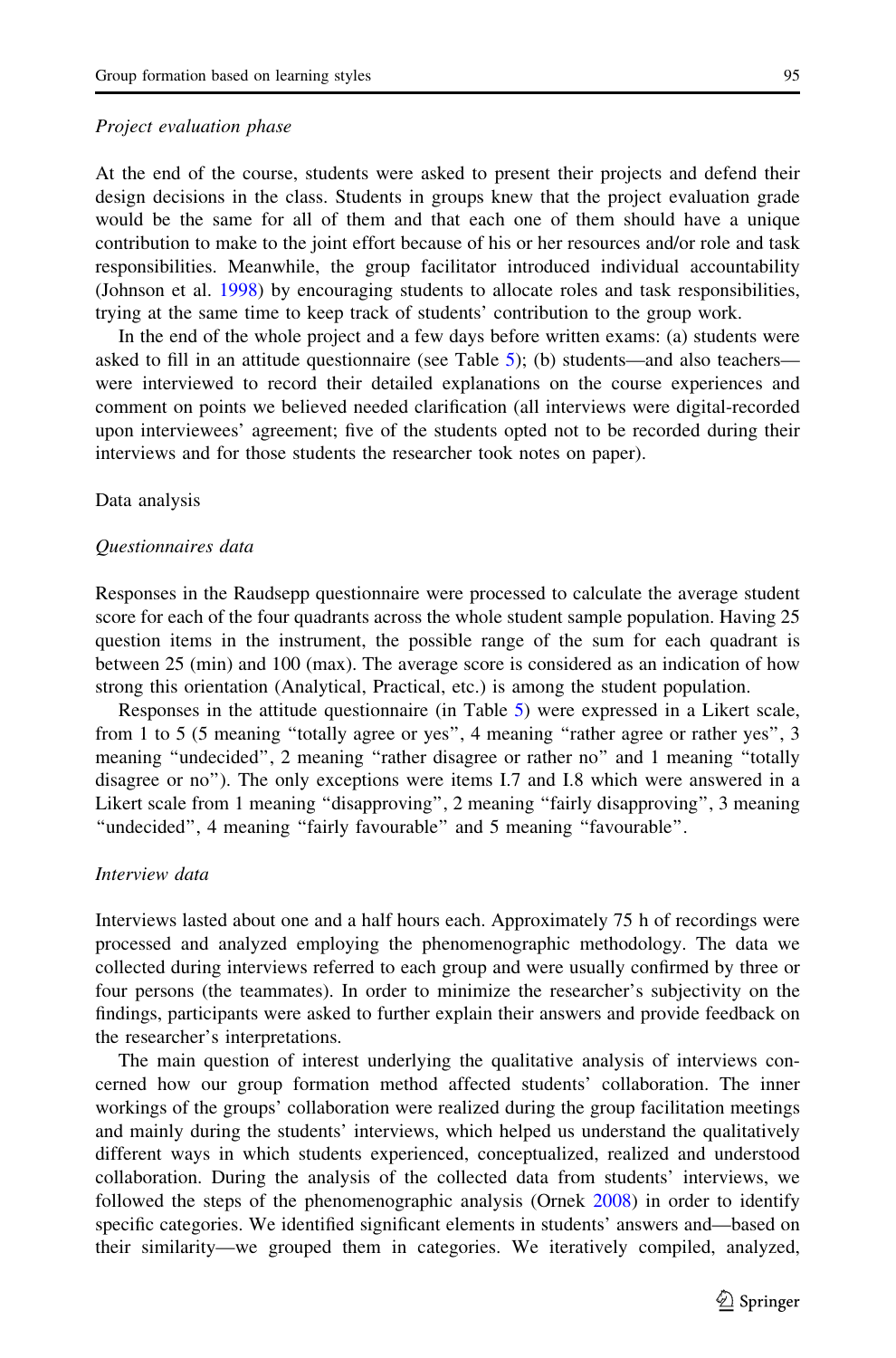<span id="page-13-0"></span>segmented and sorted the students' statements regarding their whole experience of collaboration. This process resulted to the identification of nine (9) initial subcategories  $[Sx]$ of description which were subsequently organized in four (4) main categories based on their conceptual relevance, which are presented in the next section.

# Results

### Quantitative data

#### Student learning profiles

The average scores  $(M)$  of all 50-student profiles in the four quadrants, as shown in Table 2, reveal that students of the specific class had their strong traits in Analytical and Practical quadrants.

Additionally, students' profile distribution according to their two highest profile scores, as shown in Fig. 1, reveals that half of the students (25/50) of this class had their two highest preferences in Analytical and Practical quadrants.

This means that the students of this class were stronger in analytical, factual and mathematical ways of thinking, as well as practical, sequential and organizational ones. This finding is consistent with the certain abilities that Informatics students are supposed to have and the view expressed that students of the same field are potentially representatives of a specific group with similar learning preferences (e.g. Gasparinatou and Grigoriadou [2008\)](#page-24-0).

| Quadrant          | M  | SD   | Min | Max | Cronbach's alpha |  |  |
|-------------------|----|------|-----|-----|------------------|--|--|
| A (analytical)    | 70 | 8.5  | 46  | 90  | .72              |  |  |
| B (practical)     | 65 | 6.8  | 50  | 78  | .52              |  |  |
| C (interpersonal) | 62 | 10.0 | 32  | 81  | .80              |  |  |
| D (holistic)      | 52 | 8.8  | 35  | 76  | .75              |  |  |

**Table 2** Scores of students' profiles  $(N = 50)$ 



Fig. 1 Students' distribution according to their two highest profile scores (regardless of order)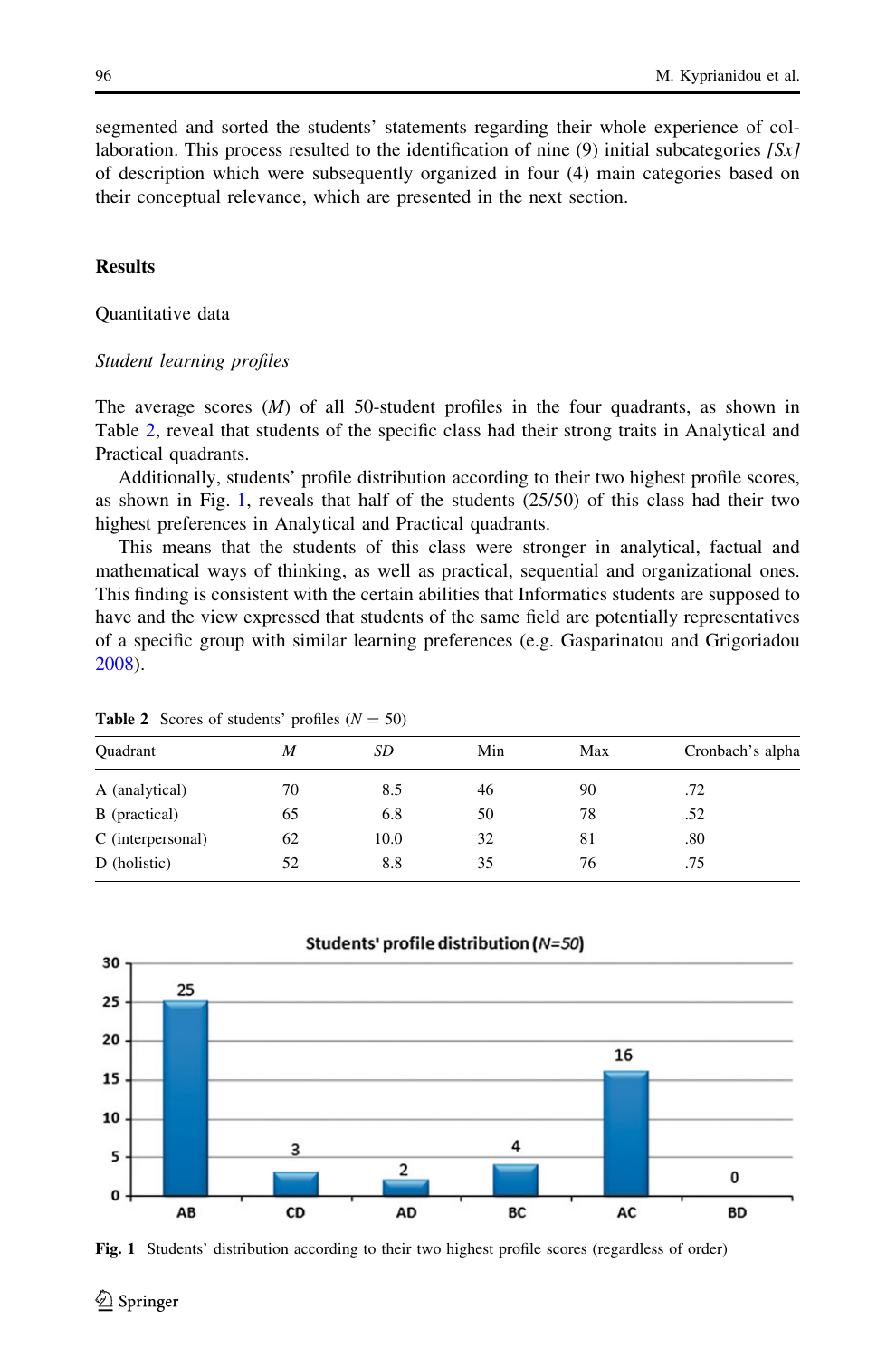| <b>Table 3</b> Scores of students' group profiles |                  |                |      |    |               |    |                   |    |              |  |
|---------------------------------------------------|------------------|----------------|------|----|---------------|----|-------------------|----|--------------|--|
|                                                   | $\boldsymbol{n}$ | A (analytical) |      |    | B (practical) |    | C (interpersonal) |    | D (holistic) |  |
|                                                   |                  | M              | SD   | M  | SD            | M  | SD                | M  | SD           |  |
| Group 1                                           | 3                | 70             | 1.2  | 60 | 3.1           | 69 | $\overline{c}$    | 50 | 4            |  |
| Group 2                                           | 4                | 68             | 7.4  | 68 | 7.5           | 59 | 10                | 54 | 9            |  |
| Group 3                                           | 3                | 74             | 9.6  | 71 | 6.1           | 57 | $\overline{4}$    | 48 | 11           |  |
| Group 4                                           | 4                | 66             | 7.4  | 60 | 6.7           | 71 | 6                 | 53 | 11           |  |
| Group 5                                           | 4                | 69             | 18.1 | 63 | 9.5           | 64 | 13                | 54 | 14           |  |
|                                                   |                  |                |      |    |               |    |                   |    |              |  |

3 Undecided 17 4 Agree 77 5 Totally agree 4

Total 100

Table 3 Scores of s

|                                          |                |    | $\overline{2}$ |    | Disagree | disagree            |    | $\mathbf{0}$   |    |
|------------------------------------------|----------------|----|----------------|----|----------|---------------------|----|----------------|----|
|                                          |                |    | 1              |    | Totally  |                     |    | $\overline{c}$ |    |
| Table 4 Students' feedback<br>$(N = 50)$ |                |    | Likert scale   |    |          | Responses<br>$(\%)$ |    |                |    |
|                                          |                |    |                |    |          |                     |    |                |    |
| Group 13                                 | 5              | 66 | 4.7            | 68 | 5.8      | 61                  | 6  | 54             | 7  |
| Group 12                                 | 3              | 76 | 3.1            | 66 | 7.1      | 59                  | 1  | 48             | 7  |
| Group 11                                 | 4              | 74 | 3.9            | 67 | 3.4      | 57                  | 11 | 52             | 6  |
| Group 10                                 | 4              | 65 | 14.5           | 63 | 7.2      | 68                  | 9  | 54             | 7  |
| Group 9                                  | $\overline{4}$ | 72 | 9.7            | 64 | 7.2      | 61                  | 9  | 52             | 13 |
| Group 8                                  | 4              | 71 | 9.5            | 66 | 7.2      | 61                  | 9  | 52             | 5  |
| Group 7                                  | 4              | 70 | 8.0            | 64 | 9.7      | 63                  | 5  | 52             | 10 |
| Group 6                                  | 4              | 70 | 5.4            | 61 | 3.2      | 61                  | 19 | 57             | 13 |

In order to group students of the specific class, the distribution with the minimum variation from the class profile was selected by the teacher. The scores of the final group profiles are presented in Table 3.

Investigating the reliability of the Raudsepp instrument, the four items in each question were allocated to four groups (corresponding to Analytical, Practical, Interpersonal and Holistic quadrants), each consisting of 25 items and the Cronbach's alpha statistical measure was calculated for each group separately. Their values are shown in Table [2](#page-13-0). In general, these values are quite satisfactory for Analytical, Interpersonal and Holistic groups and acceptable for the Practical Group. The value of  $\alpha = .52$  for Practical Group is considered as acceptable for exploratory studies (King [2009](#page-25-0), p. 344).

In order to assess the validity of the instrument, we used the response of the individuals regarding the degree of their agreement with the overall result of the instrument. The responses were  $1 =$  "Totally disagree" to  $5 =$  "Totally agree". The distribution of the answers (in percentages) is given below (Table 4):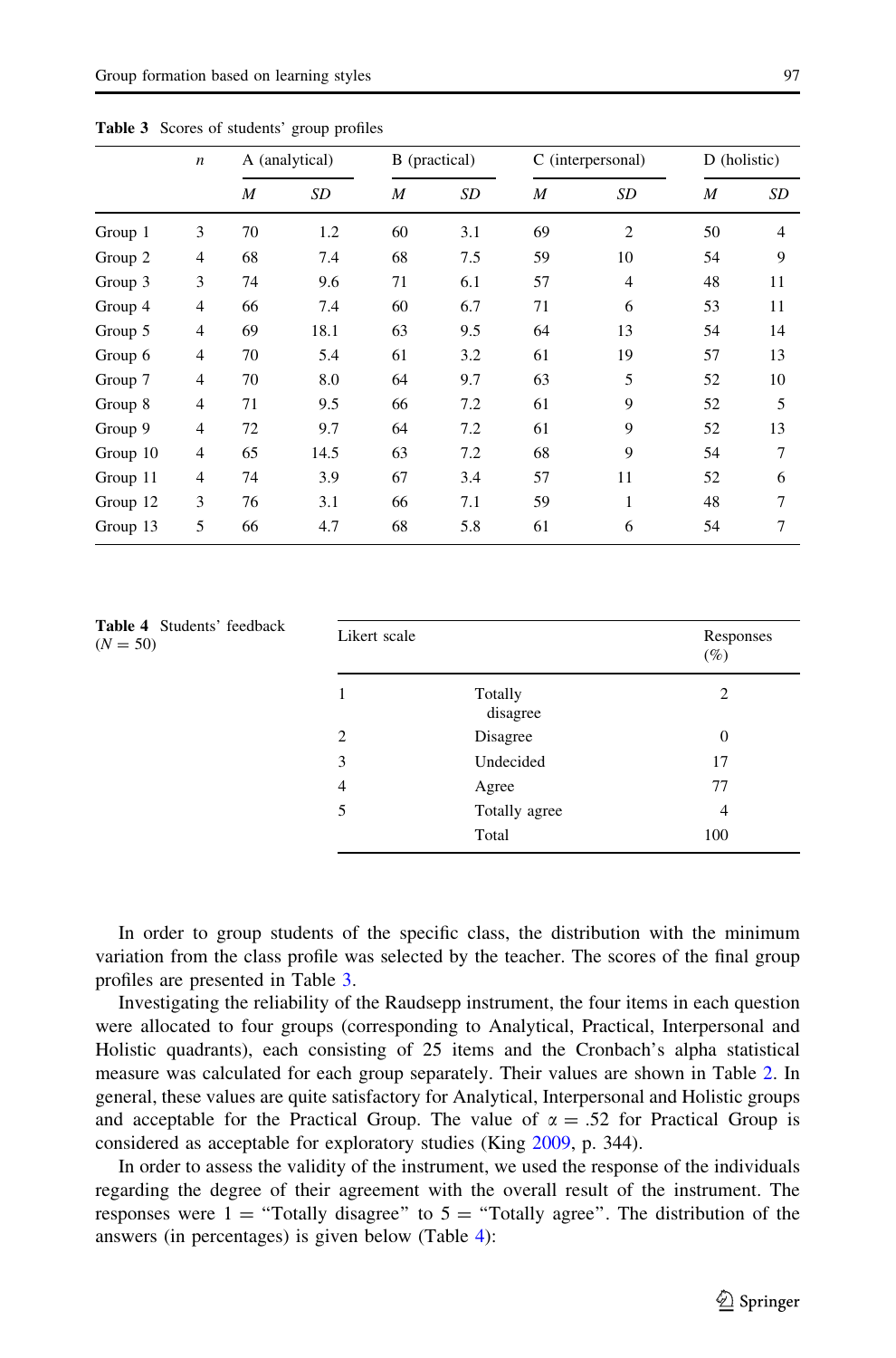<span id="page-15-0"></span>

|  |  |  |  |  |  | Table 5 Students' answers to the attitude questionnaire <sup>a</sup> |
|--|--|--|--|--|--|----------------------------------------------------------------------|
|--|--|--|--|--|--|----------------------------------------------------------------------|

| Item | Ouestion                                                                                                                  | N  | M    | SD   |
|------|---------------------------------------------------------------------------------------------------------------------------|----|------|------|
|      | PEGASUS usability                                                                                                         |    |      |      |
| I.1  | Was the PEGASUS system easy to use?                                                                                       | 49 | 4.98 | .14  |
|      | Reflection on learning styles                                                                                             |    |      |      |
| 1.2  | Did you agree with your identified learning styles profile?                                                               | 50 | 3.81 | .62  |
| I.3  | Was the information on your learning styles profile clear?                                                                | 49 | 4.82 | .44  |
| I.4  | Did the information help you to realize or confirm your strong/weak points?                                               | 49 | 4.35 | .99  |
| I.5  | Being aware of the team members' profiles was helpful to you?                                                             | 38 | 3.82 | 1.33 |
| I.6  | Would you like to learn more about learning styles?                                                                       | 46 | 4.00 | 1.40 |
|      | Group formation based on learning styles                                                                                  |    |      |      |
| I.7  | What was your initial opinion about the group formation procedure? <sup>b</sup>                                           | 41 | 2.80 | 1.35 |
| I.8  | What is your current opinion about the group formation procedure $?$ <sup>b</sup>                                         | 49 | 4.53 | .87  |
| I.9  | Did you accept the group synthesis proposed by the system?                                                                | 49 | 4.67 | 1.11 |
| I.10 | Do you feel that group synthesis negotiation is important?                                                                | 46 | 4.09 | 1.41 |
| I.11 | Do you believe that group formation based on learning styles can help the<br>implementation of a project?                 | 48 | 4.29 | 1.03 |
| I.12 | Reflecting on the collaboration, do you think that during the project, your<br>personal style traits became obvious?      | 46 | 4.70 | .66  |
| I.13 | Reflecting on the collaboration, do you think that during the project, your team<br>members' style traits became obvious? | 34 | 4.71 | .72  |
|      | Group collaboration                                                                                                       |    |      |      |
| I.14 | Do you feel satisfied from your group collaboration?                                                                      | 49 | 4.57 | .58  |
| 1.15 | Do you feel satisfied from your group communication?                                                                      | 48 | 4.67 | .66  |
| I.16 | During collaboration, did your group express different ideas or views?                                                    | 48 | 3.60 | 1.07 |
| 1.17 | In your group, do you think that you had balanced workload distribution?                                                  | 49 | 4.61 | .73  |
| I.18 | Do you think that your group was good at managing time?                                                                   | 49 | 4.33 | 1.03 |
| I.19 | Are you satisfied by your group's project outcome?                                                                        | 47 | 4.28 | .68  |
| I.20 | Do you feel that the current group experience enhanced your collaboration<br>skills?                                      | 47 | 4.23 | 1.00 |
| 1.21 | Do you now feel that it is easy to collaborate with people you have not worked<br>with before?                            | 49 | 3.90 | .77  |
| I.22 | Do you think that this type of group heterogeneity helps produce quality<br>deliverables?                                 | 48 | 4.69 | .78  |
| 1.23 | Would you work with groups proposed by the system in the future?                                                          | 49 | 4.08 | 1.11 |
|      | Group facilitation meetings                                                                                               |    |      |      |
| I.24 | Do you feel that the group facilitation meetings helped?                                                                  | 40 | 3.95 | 1.15 |
| 1.25 | Was the frequency of the group facilitation meetings adequate?                                                            | 41 | 4.51 | 1.21 |

<sup>a</sup> Range of answers: (1 = totally disagree or no,..., 5 = totally agree or yes

<sup>b</sup> Range of answers: (1 = disapproving,..., 5 = favourable)

The 80.9% of the respondents answered either 4 or 5 (i.e. agreement with the results) and only the 2.1% expressed disagreement. The mean value of the rankings is  $M = 3.81$ with a standard deviation of  $SD = .613$  and a median of  $Mdn = 4$  (see I.2 in Table 5). These statistics suggest that the individual results of the instrument are in accordance with the opinion that one has for herself or himself.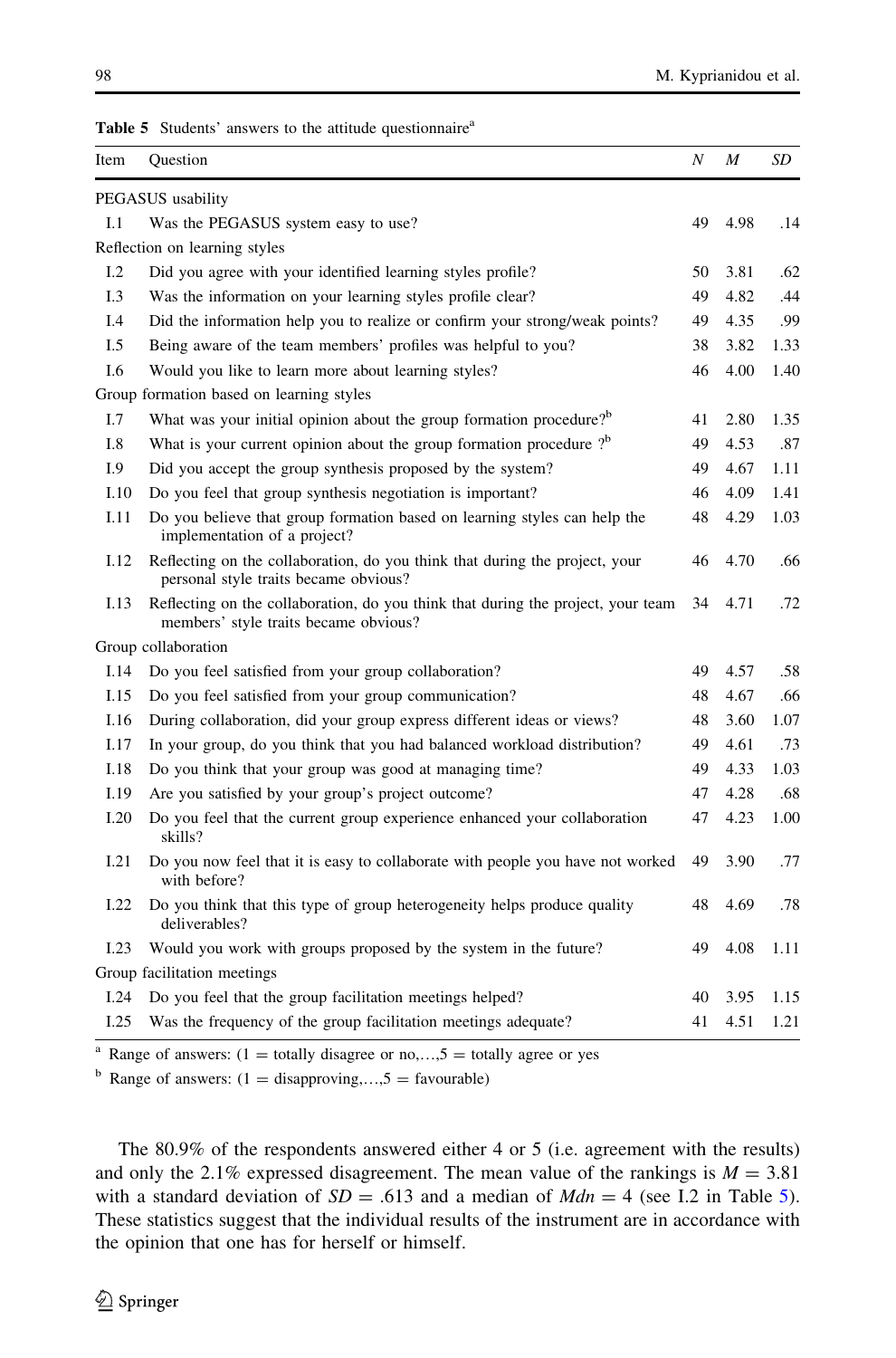<span id="page-16-0"></span>

Fig. 2 Frequency distribution of group facilitation meetings

# Attitude questionnaires

The questions concerning the students' opinion on four main subject categories (expressed to a continuum in a Likert scale, from 1 to 5) and students' average scores and standard deviations are presented in Table [5](#page-15-0).

# Frequency distribution of group facilitation meetings

The majority of the groups (11 out of 13) asked for group facilitation meetings three or four times during the semester. Only two groups used this function one or at most two times. Students' attendance to group facilitation meetings was a dependent variable in our research. The frequency distribution of the group facilitation meetings is shown in Fig. 2.

# Qualitative data

# Students' interviews

The analysis of the interview data led to the identification of four major categories and nine subcategories of classification which are presented in the following.

# Category 1: learning styles in PEGASUS

[S1] Feedback on personal profile Students acknowledged that the whole experience was their first contact with learning styles and that the whole idea appealed to them. Most of the students agreed with their identified profile, and reported that information provided by the system was clear and helpful to confirm their strong and weak points, which, in many cases, they already knew. The whole learning styles idea intrigued many students who expressed their interest to get more analytical profile information, ways of collaboration with others and proposed project roles.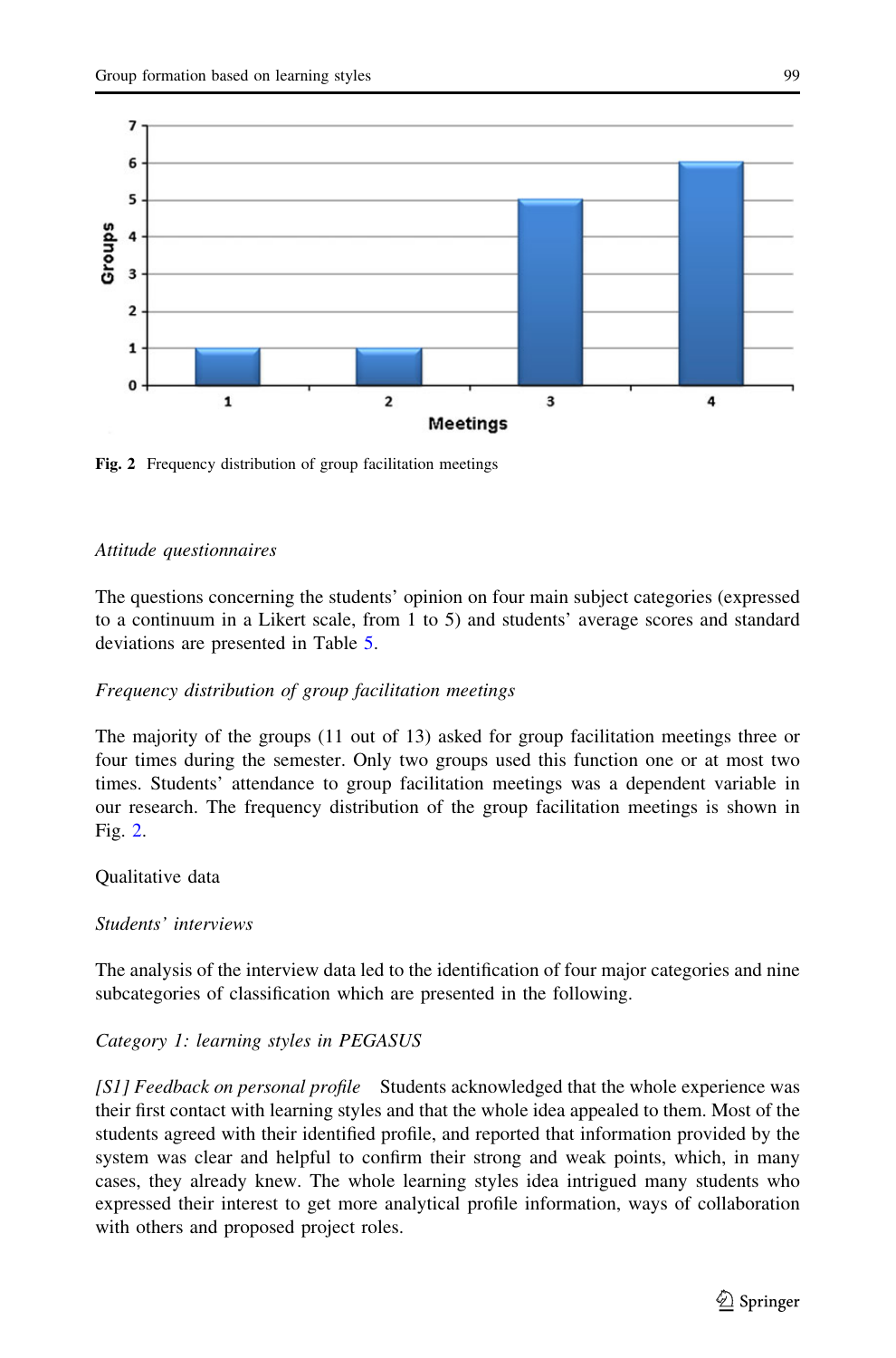Students' statements:

"I was surprised by the results, I absolutely agreed with my identified profile; it's really interesting, I wouldn't believe that this kind of thing works.''

''It helped me realize that I have imagination and I can use it.''

Category 2: group formation based on learning styles

[S2] Students' opinion about the group formation procedure Most students reported that at the beginning, the procedure was unfamiliar and seemed strange to them and they were feeling insecure to collaborate with people they had not chosen as teammates. However, during the process, students found the group formation procedure interesting and fruitful and they would be willing to participate in system grouping in the future. Their previous experience of collaboration was with smaller groups of friends, which, as they said, was more convenient, but less effective. Some students pointed out that collaboration with friends might be less stressful and more intimate but allow for procrastination and lack of dutifulness. However, some students would still prefer to work with friends, but, as they said, they would not mind doing it again, if it was obligatory. One student mentioned that this experience is valuable and necessary for everyone prior to venturing into the workplace. Student statement:

''At the beginning I was unfavourable to the procedure. I was not sure whether we would be able to work well together without wasting valuable time. I was also nervous about the result of the collaboration. Now, I can say that the experience was very positive and that the team functioned really well.''

[S3] Negotiation of group synthesis Students mostly believed in the benefit of group synthesis negotiation, especially in cases that collaboration was for some reasons impossible due to prior bad collaboration experience with some colleagues, negligence, personality or priorities mismatch. On the other hand, some students believed in trying new collaborations, regardless of the people involved. Nevertheless, students pointed out that group synthesis negotiation, if necessary, should take place after the first meeting of the group.

# Category: group collaboration

[S4] Teammates' styles during collaboration Not all students paid attention to their teammates' profiles from the beginning. The ones, who did, acknowledged that it was helpful to them to have a first picture of the others and to save time when assigning project tasks. Students reported that their personal as well as their teammates' style traits were obvious during collaboration. They explained that they saw the existence or the absence of specific traits as a confirmation of the respective learning styles profile. Students mentioned that the project roles were undertaken based on each one's preferences, according to personal traits and skills, which confirmed the respective personal profile. For instance, the team members that undertook the technical part were the ones that had mainly analytical and practical skills, whereas ideas came from group members that had imagination and creativity. Students that assumed responsibility for the design of the interface were the ones that had imagination, visual and artistic skills. The team members that had interpersonal abilities assumed the communication among the group members and the project stakeholders. Additionally, balanced profiles played an important balancing role during collaboration. It is worth mentioning that in some cases it seemed as if some students had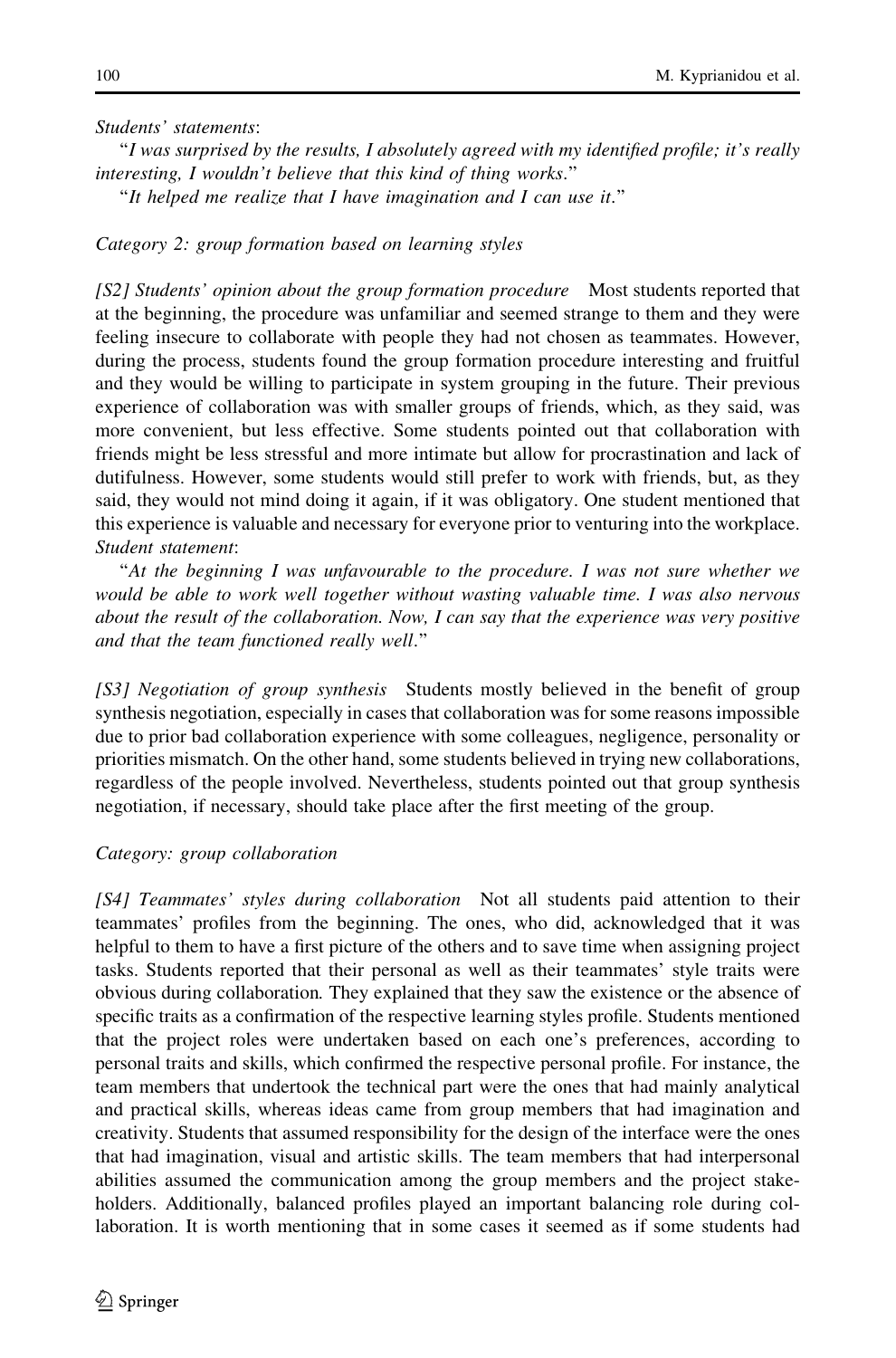activated traits that their group had to a minimum. This was especially obvious in cases of lack of interpersonal skills of the group (Interpersonal quadrant) or lack of group imagination and creativity (Holistic quadrant).

Student statement:

''Our styles were very obvious in collaboration; Christine was very organized, and also had many ideas and enthusiasm; Odysseus was practical and low profile; I personally am balanced, I got involved with everything.''

[S5] Group coordinator Nine (9) out of thirteen (13) groups took the initiative to create the role of the ''group coordinator''. In most cases, the group coordinator took upon him/ her the initiative for the group communication with all project contributors (teammates, the teacher, the group facilitator, external agents). In four groups, the coordinator became a genuine project manager taking over more responsibilities, such as full-scale project management, time-management, task assignments, and evaluation of the project deliverables. Nevertheless, almost all groups that had brought up a coordinator expressed their appreciation for his/her role.

Student statement:

''Our group coordinator was very organized. She time-managed the project and assigned our roles; we knew exactly what we had to do. Her role was very important.''

[S6] Group heterogeneity Students in many cases expressed their belief that heterogeneity can help the production of higher quality deliverables. They reported that the main benefits from group heterogeneity are complementarities in the way of thinking, work assignment according to individual skills, pluralism of viewpoints, group creativity and more complete outcomes. Creativity, according to students, emerges if everyone takes over what he likes most according to his tendencies. Homogeneity in the way of thinking is susceptible, according to students, to blind spots, might cause conflict concerning role assignments, and the outcome would tend to be unilateral and one-dimensional. Meanwhile, students expressed the opinion that not only heterogeneity but also, good mood, unselfishness, reliability, clearly agreed goals, willingness to help and probably luck are necessary preconditions for a smooth collaboration.

Student statement:

''When you work with different personalities, the final outcome is more complete and includes diverse aspects, otherwise it's unilateral, and something is missing.''

[S7] Quality of collaboration Students' statements were very positive regarding the quality of their collaboration. Students reported that they had a smooth collaborative process, being characterized by qualities such as: participation, helpfulness, motivation, reliability. Students appeared satisfied from the frequency and the mode of their communication (face to face or distant). The majority of the groups met more than twice a week. In one case that the members of a group met only three times, they finally got a low project evaluation. However, in two other cases where groups could not meet frequently, due to time or distance limitations, their members managed to work effectively through the use of the internet services. Students also acknowledged that in-group different views were mainly expressed in the starting/early phase when groups discussed and decided the project subject. Even if the members of each group used a different approach for tasks assignments, they distributed workload in a very balanced and fair way, so that no one felt overloaded. Students were also satisfied from the way their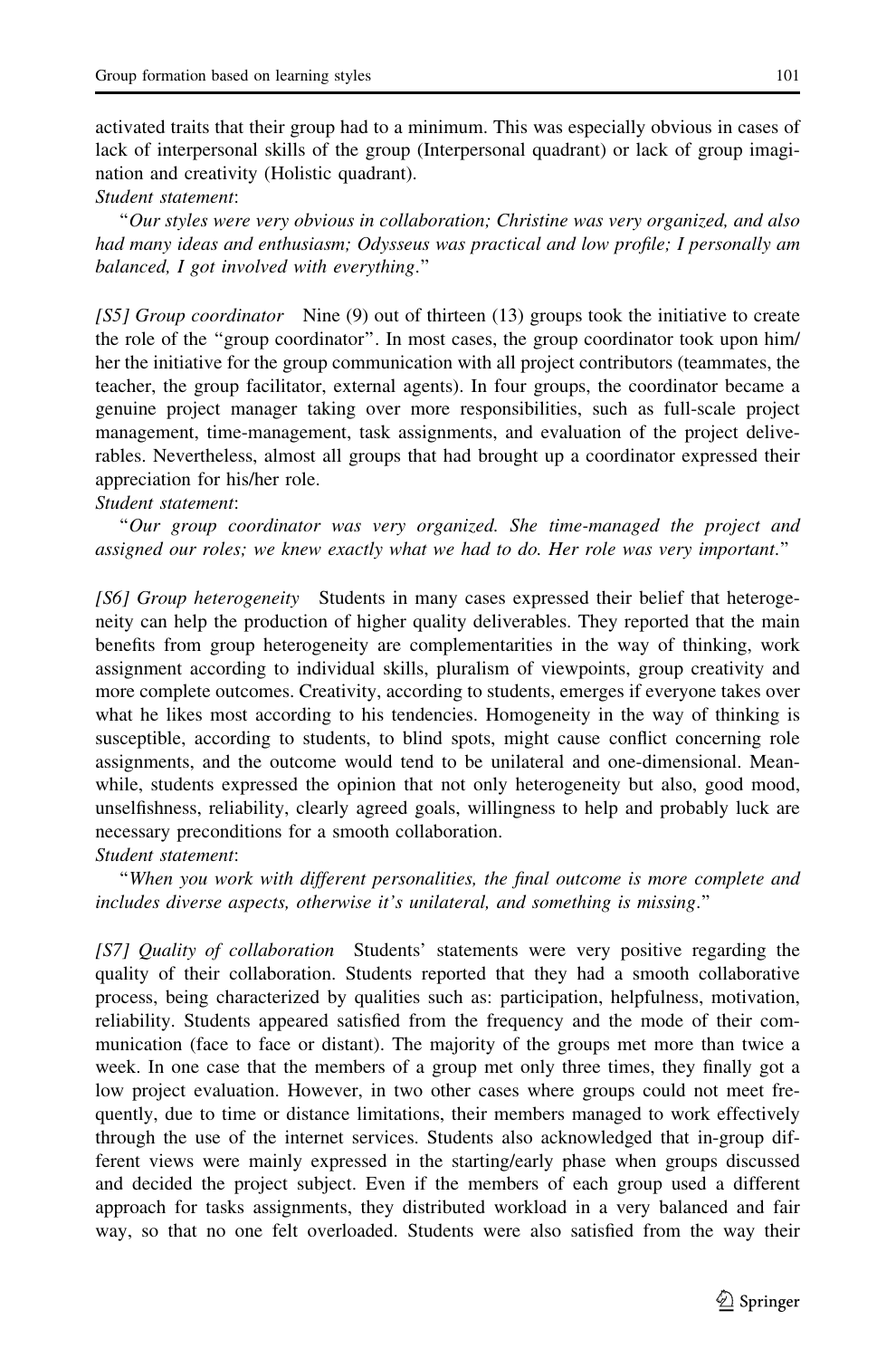groups time-managed the project, despite time pressure. It was a surprise that in two cases, groups completed intermediate project phases long before deadlines. Students only in a few cases reported collaboration problems such as late start of team communication, distance problems and lack of common time availability. One group had a peer conflict that was resolved during a group facilitation meeting. Above all, students acknowledged that the whole experience helped them empower their collaborative skills and drop their initial reservations about this kind of collaboration.

Student statements:

''We happened to have a very good collaboration atmosphere. We all had a good mood and the role assignments were easily agreed''

''All the partners were helpful, reliable and responsible; we all had the same goals''

''I didn't expect all partners to be so participative, it motivated me to get more involved''

[S8] Student assessment of the project Even though projects were still in progress at the time of the question, the majority of students expressed their satisfaction from the final project outcome. Additionally, students appeared to be happy with the project subject chosen by the group. They expressed their wish to have had more time to build more elaborate deliverables. It is worth noticing that some groups were thinking of continuing work on their project, expanding and ameliorating it.

Student statement:

''We liked both working together and the project assignment so much that we are planning to keep working on it on our own.''

# Category: Group facilitation meetings

[S9] Usefulness of group facilitation meetings The majority of the groups (11 out of 13), as shown in Fig. [2](#page-16-0), asked for group facilitation meetings three or four times during the semester. Only two (2) groups used this function one or at most two times, arguing that their team did not have any particular collaboration problems or had time restrictions. Students reported that their frequency of the meetings was adequate and acknowledged their value in solving collaboration issues as well as in helping them better understand their participation in heterogeneous groups, better manage role assignments, ensure steady progress and adhere to deadlines. Additionally, during the meetings students had the chance to express their thoughts and feelings and to solve any misunderstandings among them. Concerning the topics discussed, many students expressed their desire to include technical issues, although they had the opportunity to meet the teachers for help. Some students liked the fact that conversation was open and could include more general topics, like their studies in the department. One student expressed the idea that peer assessment could be included in the meetings.

# Interviewing the teachers and the group facilitator

[T] Teachers' comments The two teachers of the course were generally pleased by the students' efforts and assessed the majority of projects positively. They maintained that the system saved them valuable time by executing group formation quickly and reliably. Even though teachers did not report any difficulties concerning negotiations with students, they proposed that students' group negotiations would better be omitted. According to their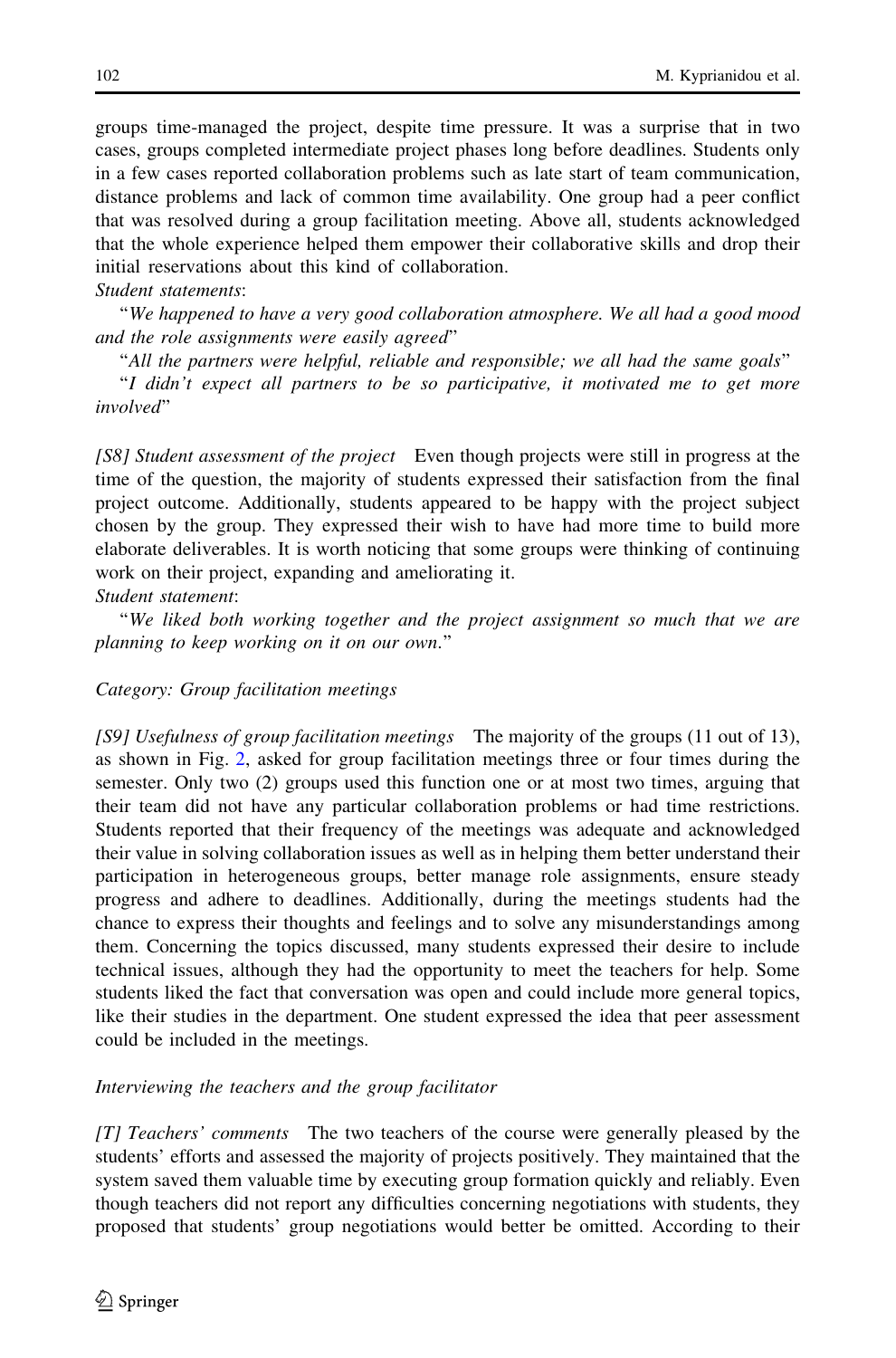observations, groups that did not meet very often had problems in collaboration. Teachers reported that group facilitation meetings assisted their work by helping teams get organised. According to their observations, the groups that had thoroughly started working on their projects asked for the group facilitation function as an additional help to their group collaboration. On the other hand, groups with minimal involvement in the project had low interest in asking for group facilitation meetings and got a final low project evaluation.

 $[GF]$  Group facilitator's comments The group facilitator reported that, at the beginning, students were curious about the purpose of the meetings and many of them believed that technical issues would be discussed. According to her observations, groups, who had brought up a group coordinator during their collaboration, ran their projects faster than the others. The facilitator also highlighted that when students, being aware of their own and other's strengths and weaknesses, were permitted to assign roles and tasks dictated by their own interests, then excitement, group spirit, and group creativity emerged, giving the spark for significant and fruitful collaboration.

# **Discussion**

This study implemented a qualitative research methodology to analyze (a) students' attitudes regarding the learning style-based group formation approach, (b) the impact of learning styles awareness and (c) group heterogeneity on group collaboration and (d) the possible benefits and drawbacks related to the overall course organization. The rationale of the study is that learning style-based group formation that promotes also group heterogeneity might be beneficial for student collaboration at many levels.

In general, the main conclusions are as follows:

- (1) Students confirmed their identified profile and while at the beginning, most of them were skeptical about the group formation procedure they finally overcame their initial reservations and managed to collaborate productively.
- (2) According to students' opinion, their learning styles were evident during collaboration. Role and task distribution according to students' interests and competencies, as a result of students' awareness of their their own and their teammates' strengths and weaknesses, benefited group creativity, and boosted group feeling.
- (3) Styles heterogeneity in group formation was well accepted by students, who emphasized on complementarities and pluralism in the ways of thinking.
- (4) Course organization was perceived to have a positive effect on students' collaboration. In general, students managed to have a fruitful collaboration, good project time-management and fair distribution of the workload. Group facilitation meetings helped students to face problems that might arise during collaboration. The meetings also enhanced teachers' work by having groups prepared and organized.

More analytically the main conclusions are as follows:

What were students' attitudes concerning the learning style-based group formation approach?

Quantitative and qualitative data indicate that students were intrigued by the whole learning styles idea (S1) and were happy to use the system (I.1). They mostly agreed with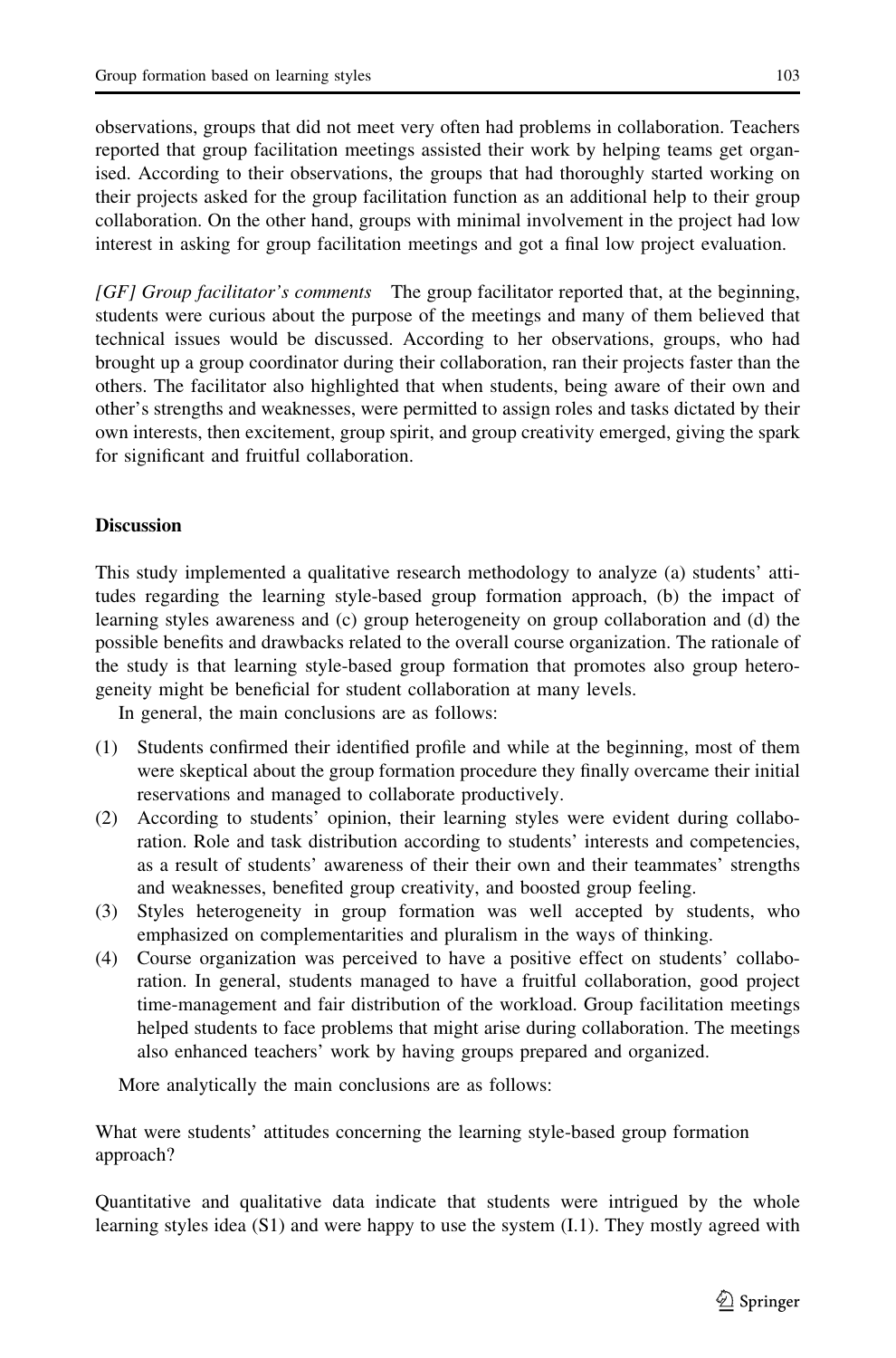their identified personal profile (I.2, S1), and reported that this knowledge helped them realize or confirm their mental strengths or weaknesses (I.4, S1).

Our initiative to put people who did not know each other to work together as a group, especially in a positive interdependence structure that links students together so one cannot succeed unless all group members succeed (Johnson et al. [1998\)](#page-25-0), was probably inconvenient to many of them (I.7, S2). Even though the majority of students agreed with their assigned group (I.9, S3), and the purpose of the introduced method was presented to them, they reported that at the beginning, they were feeling insecure and reluctant to collaborate with classmates they didn't know (I.7, S2). Students were used to work primarily alone or in small groups of friends or acquaintances (S2) and were unfavourable to change, probably because, as Harman ([1998\)](#page-25-0) sustains, people feel consciously or unconsciously threatened by change and have a tendency to actively oppose it. This insecurity is probably the reason why some students found the negotiation option necessary (I.10, S3). However, teachers reported that the negotiation option should be omitted (T) for regularity reasons, probably having in mind prior experimentations. Students suggested that they should not use the negotiation option before the first meeting of their group (S3). Nevertheless, when students finally got involved in the process, they started to change their initial opinions about the procedure (I.7, I.8) and overbid the benefits of this kind of collaboration (I.11, S6), along with other research findings reporting that the negative effects generated by diversity gradually disappear over time allowing positive effects to evolve. (De Abreu Dos Reis et al. [2007\)](#page-24-0). Moreover, many students would try again groups proposed by the system (I.23), as they were feeling more comfortable in collaborating with people they had never worked with before (I.21).

How did styles awareness affect group collaboration?

Even though students had not paid too much attention to their teammates' profiles from the beginning (I.5, S4), they acknowledged that styles profiles became evident during the activity (I.12, I.13, S4). Students, in several cases acknowledged that the existence or absence of specific traits in themselves or the others was a confirmation of the respective styles profiles (S4). Students, being aware of their own and their teammates' strengths and weaknesses (S1, S4), appear to have a a clear awareness of their own contribution to collaboration (S4). As other studies also emphasize (Kolb [1984](#page-25-0); Pettigrew [1998;](#page-26-0) Petress [2004\)](#page-26-0), when group members reflect on their learning styles they may have a heightened awareness of how their styles affect group dynamics. Group facilitation meetings seem to have helped students elaborate their styles profile, and raise self and group awareness about everyone's contribution to collaborative work (I.24, I.25, S9, GF). As Coffield et al. ([2004](#page-24-0)) state, a styles profile is unlikely to be helpful without a dialogue with someone who has a theoretical background on learning styles.

Students also seemed very content to have allocated roles and tasks according to styles knowledge (S4). Group creativity seemed to emerge when everyone took over what he liked most according to his interests and competencies (S6, GF). As Herrmann ([1990](#page-25-0)) emphasizes, if people can pursuit, develop and expand their interests, then growth and change in mental capacity and range of thinking can follow. When students are allowed to choose among learning activities based on their preferences, they learn better (Lewis and Hayward [2003](#page-25-0)). Among the roles students allocated, the role of the group coordinator was mostly praised and appreciated by the groups that adopted it (S5). According to the group facilitator's feeling, those groups were better organized and ran their projects faster than the others (GF).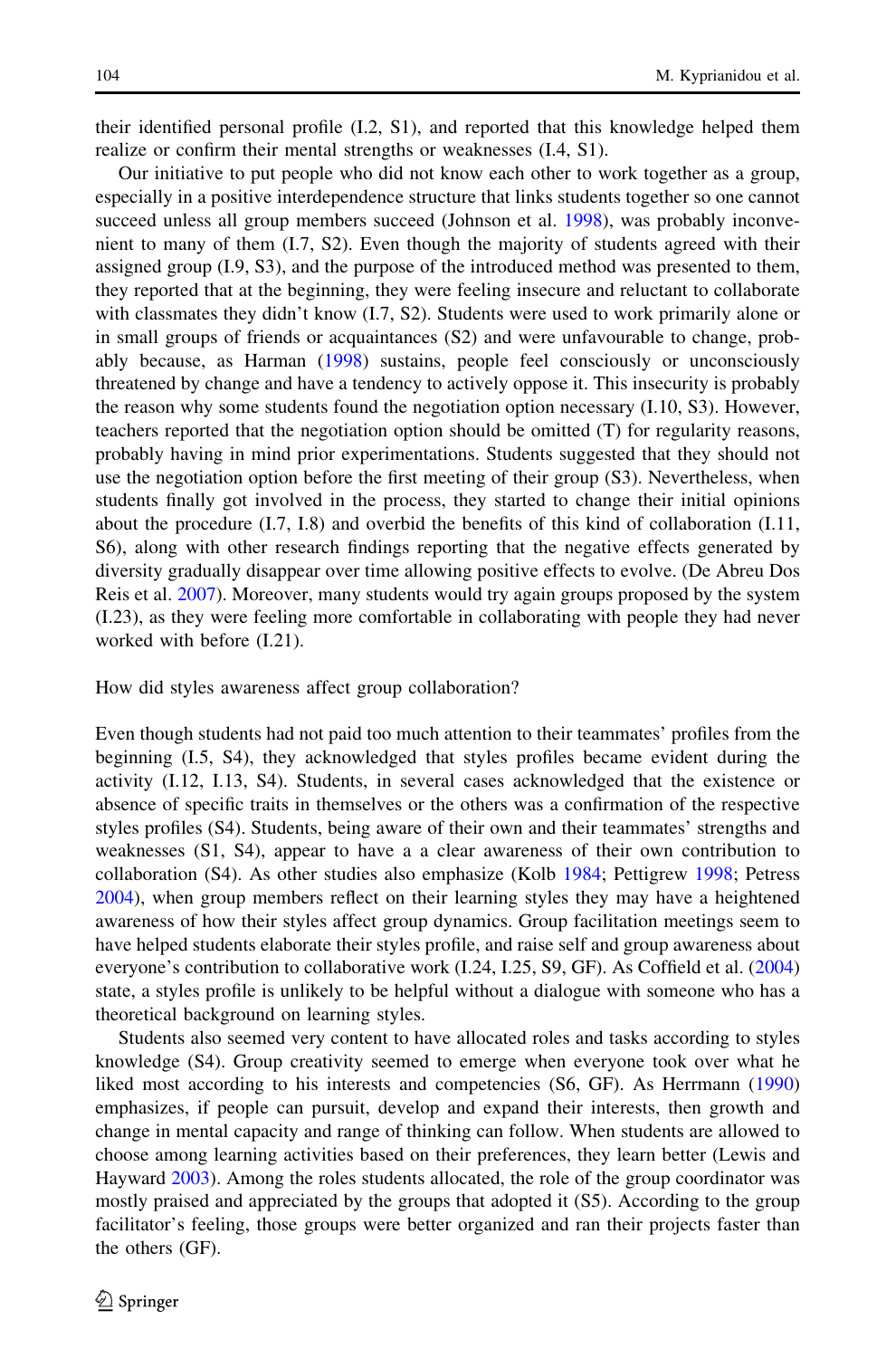How did group heterogeneity affect group collaboration?

Considering group heterogeneity, students expressed their belief that styles heterogeneity promotes complementarities and pluralism in the ways of thinking, group effectiveness and emergence of group creativity (S6). It seems that students, having been moved outside their comfort zone, and letting themselves try a new collaboration framework, quickly realized and appreciated the benefits of being different but complementary (I.11, I.22, S4, S6). On the other hand, homogeneity, according to students, might cause conflict concerning role assignments, and might produce unilateral outcomes (S6). Herrmann ([1987\)](#page-25-0) maintains that people in heterogeneous groups have the opportunity to learn from each other and the output of the mixed group can be significantly higher than the output of the homogeneous one. Students believe that heterogeneity has potential benefits for their group performance (I.22, S6, S8), in line with the general accepted assumption (Williams and O'Reilly [1998](#page-26-0)) that diversity is more beneficial when the type of the teamwork requires creativity and innovation rather than routine tasks. It is interesting here to highlight that during collaboration, it seemed as if some students had activated traits that their group had to a minimum (S4). This may be not only due to the team spirit, but also because, as Herrmann ([1990\)](#page-25-0) sustains, through one's understanding that many mental options are available, he is prepared to be open to these options and to apply them on a case by case basis. Finally, students believe that collaboration is not only a matter of styles but, as other researchers also emphasize (Petress [2004](#page-26-0)), other factors play a significant role, like group members' reliability, good mood, mutual respect and empathy, clearly agreed goals, willingness to help, flexibility and adaptability (S6).

Did the overall course organisation benefit students' collaboration and was it a satisfactory experience for the students?

Students reported that they had a fruitful, intimate reliable and smooth collaboration (I.14, S7), highlighting the production of quality project deliverables (I.19, S8) and building collaborative skills (I.20, S7). Students managed to distribute workload in a very balanced and fair way (I.17, S7). They appeared satisfied from the frequency and the patterns of their communication (face to face or distant) (I.15, S7) and from the way their groups time-managed the project (I.18, S7). It was a surprise that in two cases, groups completed intermediate project phases long before deadlines (S7). However, as teachers confirmed, groups that were late beginners or kept postponing meetings, performed worse than the others (S7, T). Regular meeting attendance is also referred to other studies as one of the criteria for successful group collaboration (Petress [2004\)](#page-26-0).

Considering group facilitation meetings, teachers argued that they enhanced their work by having groups prepared and organized (T). Moreover, the meetings offered to students the freedom to express their thoughts and feelings in a safe and friendly environment and to allocate tasks drawn from their own interests, which in turn motivated them in many cases to collaborate smoothly and productively (S9, GF). According to teachers' observations (T), the groups that had methodically started working on their projects asked for the group facilitation function, unlike the groups with minimal involvement, who claimed that they had not any particular collaboration problems, or they had time restrictions (S9). However those statements were later defeated and the groups were shown to have a loose collaboration, getting also a low project evaluation (grade). Besides, during the interviews,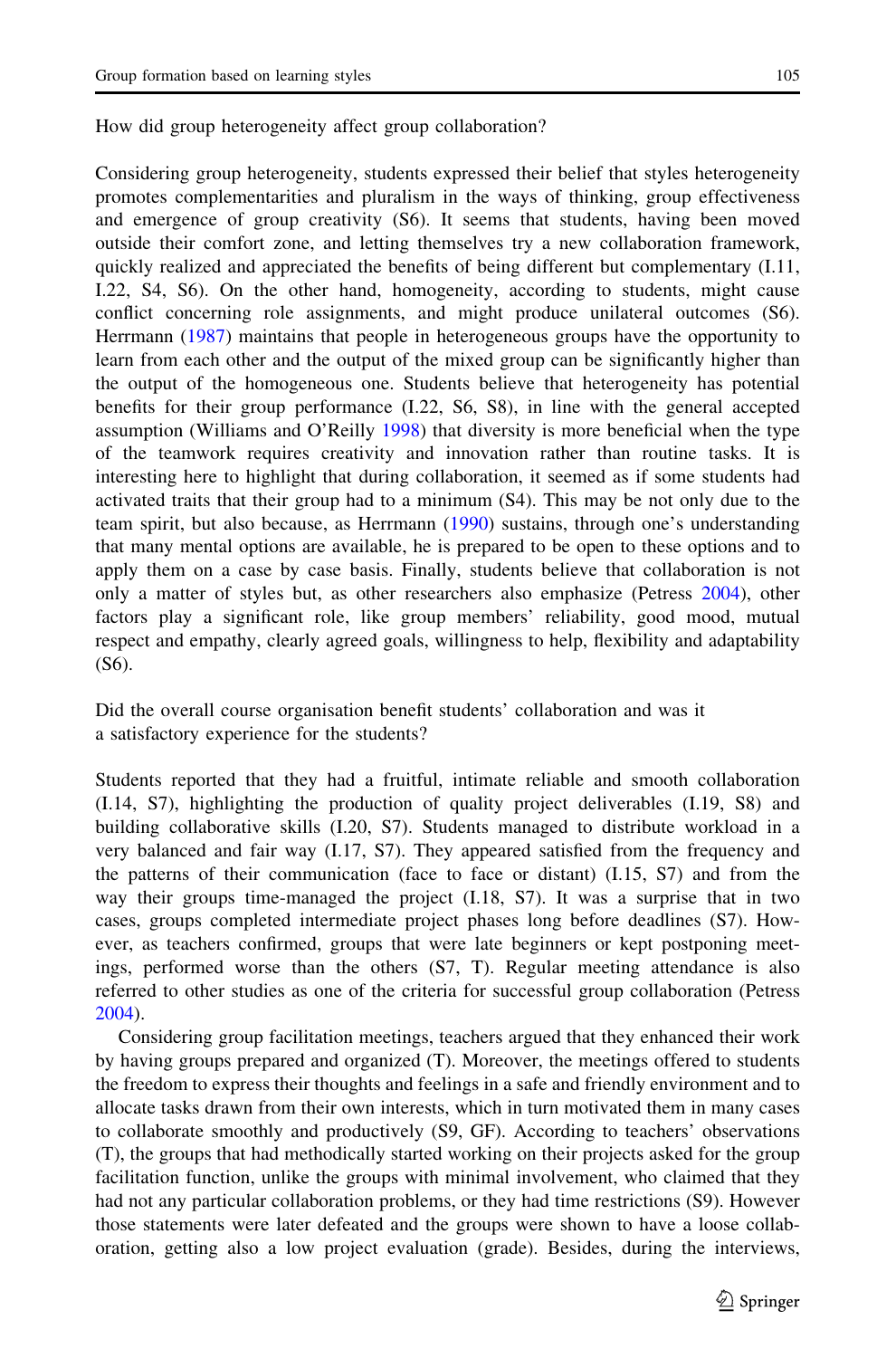groups that used the group facilitation function reported greater degree of satisfaction from their collaboration than the ones who had low interest in asking for group facilitation meetings. Learning styles did not seem to play a significant role on whether some groups used the group facilitation function or not.

# Limitations

Although this study has carefully selected a learning style inventory which appears promising in the educational context, we acknowledge the fact that another style taxonomy might provide even deeper insight on the impact of style-based grouping. We believe, however, that this issue could not be possibly resolved on the basis of a comparative analysis of the different style inventories, but only by providing further field research evidence on the impact of various style taxonomies on students' collaboration.

# Conclusions

This paper presented and discussed an approach that pays attention to individual learning differences and organizes students in heterogeneous groups. In our approach we tried to raise students' awareness of their learning preferences, so that students become aware of and appreciate different thinking and learning preferences (Hulme [1996\)](#page-25-0). We also tried to apply a personalized pedagogy and create a learner-centered environment by providing optimal conditions for learning and dynamically involve students in the process of learning, in the following ways:

- Raise students' styles awareness by discussing their profiles during group facilitation meetings.
- Involve students in the assessment of their identified personal profile.
- Propose diverse group arrangements based on students' styles profile.
- Make available group and teammates profiles to groups.
- Provide choice and control concerning project outcomes as well as role and task allocation.
- Facilitate groups' collaboration by organizing regular group facilitation meetings.

From the analysis and interpretation of the collected data, we could argue that the students, overcoming their initial reservations for the innovative group formation method, were content to collaborate with each other productively within their group setting. According to students' opinion, their learning styles were prominent during collaboration. Moreover, students becoming aware of their own individual as well as their teammates' mental strengths and weaknesses, began to honour differences and consider everyone as talented and competent. This awareness can be facilitated through encouraging dialogue about learning styles diversity. Styles heterogeneity in group formation was well accepted by students, who emphasized on complementarities and pluralism in the ways of thinking. However, care should be taken in order for groups to efficiently face problems that might arise during collaboration, possibly by keeping group facilitation meetings. Based on our experience, we could argue that the adoption of learning styles theories in learning and teaching should be explored in close relationship to supportive pedagogies and promising models of course organization that foster individual and group awareness and dialogue.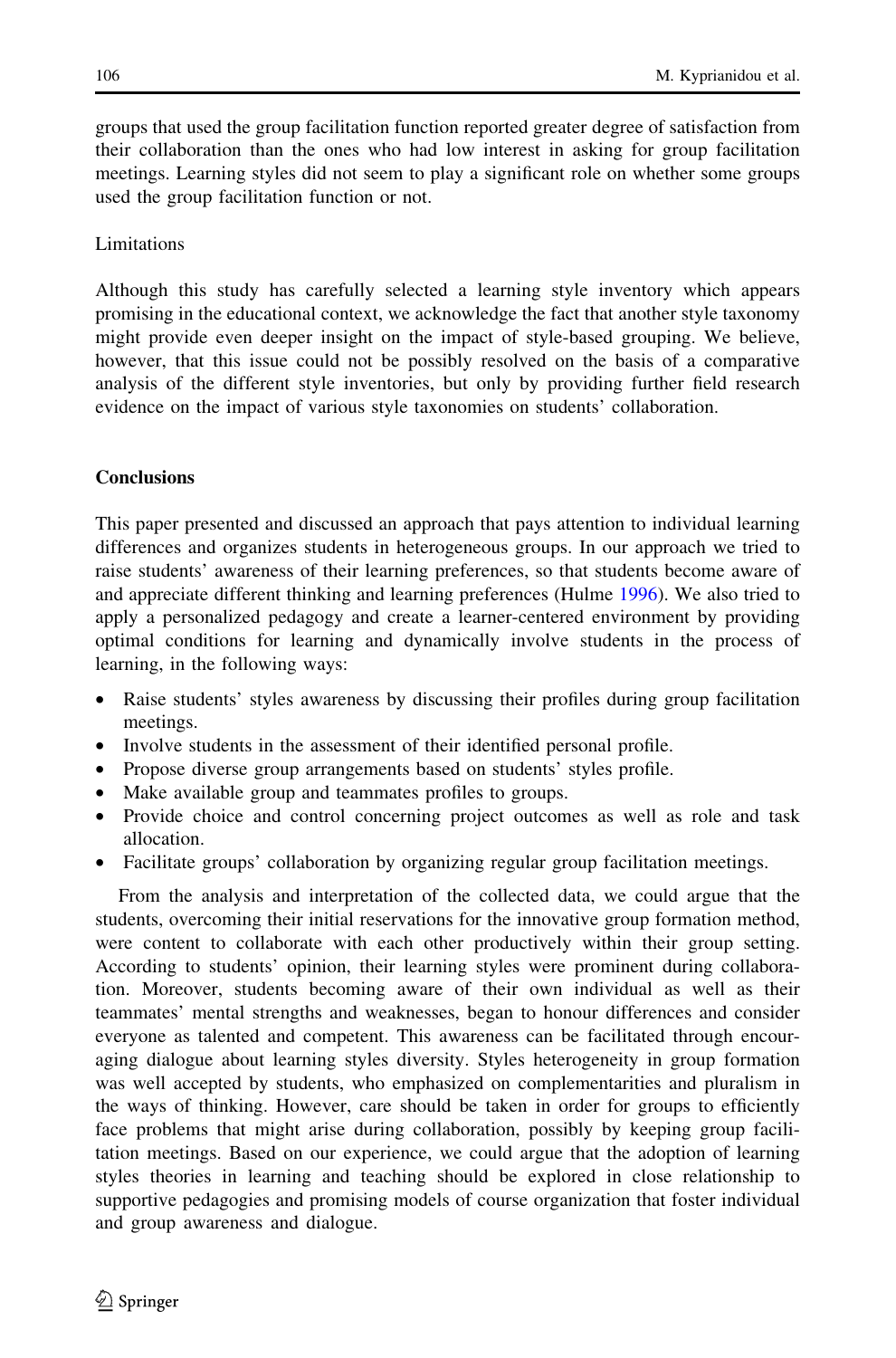#### <span id="page-24-0"></span>**References**

- Åkerlind, G. (2005). Variation and commonality in phenomenographic research methods. *Higher Education* Research & Development, 24(4), 321–334.
- Al-Dujaily, A., & Ryu, H. (2007). Personality and collaborative learning experience. In: *Proceedings of the* 7th IEEE international conference on advanced learning technologies, ICALT 2007, Niigata, Japan, pp. 619–621.
- Alfonseca, E., Carro, R., Martin, E., Ortigosa, A., & Paredes, P. (2006). The impact of learning styles on student grouping for collaborative learning: A case study. User Modeling and User-Adapted Interaction, 16(3–4), 377–401.
- American Management Association. (2010). American Management Association Critical Skills Survey. [http://www.p21.org/documents/Critical%20Skills%20Survey%20Executive%20Summary.pdf.](http://www.p21.org/documents/Critical%20Skills%20Survey%20Executive%20Summary.pdf) Accessed 10 April 2010.
- American Psychological Association. (1997). Learner-centered psychological principles: A framework for school reform and redesign.. Washington, DC: Work Group of the Board of Educational Affairs.
- Biggs, J. B. (1999). Teaching for quality learning. Buckingham: SRHE Open University Press.
- Bradley, J. H., & Herbert, F. J. (1997). The effect of personality type on team performance. Journal of Management Development, 16, 337–353.
- Brown, E., Cristea, A., Stewart, C., & Brailsford, T. (2005). Patterns in authoring of adaptive educational hypermedia: A taxonomy of learning styles. Educational Technology & Society, 8(3), 77–90.
- Cain, D. J. (Ed.). (2002). Classics in the person-centered approach. Ross-on-Wye: PCCS Books.
- Caine, G., & Caine, R. N. (1991). Making connections. Teaching and the human brain. Menlo Park, CA: Addison-Wesley Publishing Company.
- Cassidy, S. (2004). Learning styles: An overview of theories, models and measures. Educational Psychology, 24(4), 419–444.
- Christodoulopoulos, C., & Papanikolaou, K. (2007). A group formation tool in e-learning context. In Proceedings of the IEEE international conference on tools with artificial intelligence, Patras, Greece.
- Coffield, F. J., Moseley, D. V., Hall, E., & Ecclestone, K. (2004). Should we be using learning styles? What research has to say to practice. London: Learning and Skills Research Centre.
- Cools, E., Evans, C., & Redmond, J. (2009). Using styles for more effective learning in multicultural and e-learning environments. Multicultural Education & Technology Journal, 3(1), 5–16.
- Daradoumis, T., Guitert, M., Gimenez, F., Marques, J., & Lloret, T. (2002). Supporting the composition of effective virtual groups for collaborative learning. In Proceedings of the international conference on computers in education (ICCE 2002) (pp. 332–336). Auckland, New Zealand: IEEE Computer Society Press.
- De Abreu Dos Reis, C. R., Sastre Castillo, M. A., & Roig Dobo'n, S. (2007). Diversity and business performance: 50 years of research. Service Business, 1, 257–274.
- De Bello, T. C. (1990). Comparison of eleven major learning style models: Variables, appropriate populations, validity of instrumentation and the research behind them. Reading, Writing Learning Disabilities, 6, 203–222.
- DEMOS. (2005). About learning: Report of the learning working group, London.
- Dillenbourg, P. (1999). What do you mean by collaborative learning? In P. Dillenbourg (Ed.), Collaborative-learning: Cognitive and computational approaches (pp. 1–19). Oxford: Elsevier.
- Dillenbourg, P., Baker, M., Blaye, A., & O'Malley, C. (1995). The evolution of research on collaborative learning. In P. Reimann & H. Spada (Eds.), Learning in humans and machines: Towards an interdisciplinary learning science (pp. 189–211). London: Pergamon.
- Ellis, T., & Hafner, W. (2008). Building a framework to support project-based collaborative learning experiences in an asynchronous learning network. Interdisciplinary Journal of E-Learning and Learning Objects, 4, 167–190.
- Felder, R. M., & Silverman, L. K. (1988). Learning styles and teaching styles in engineering education. Engineering Education, 78(7), 674–681.
- Flavell, J. H. (1987). Speculations about the nature and development of metacognition. In F. E. Weinert & R. H. Kluwe (Eds.), Metacognition, motivation and understanding (pp. 21–29). Hillsdale, NJ: Erlbaum.
- Gardner, H. (1983). Frames of mind. New York: Basic Books Inc.
- Gasparinatou, A., & Grigoriadou, M. (2008). The impact of different learning styles on learners' studying preferences in the domain of computer local networks. In: Proceedings of the IADIS international conference on cognition and exploratory learning in digital age, Freiburg, Germany.
- Grigoriadou, M., Papanikolaou, K., & Gouli, E. (2006). Investigating how to group students based on their learning styles. Workshop on web-based education and learning styles. Proceedings of the 6th IEEE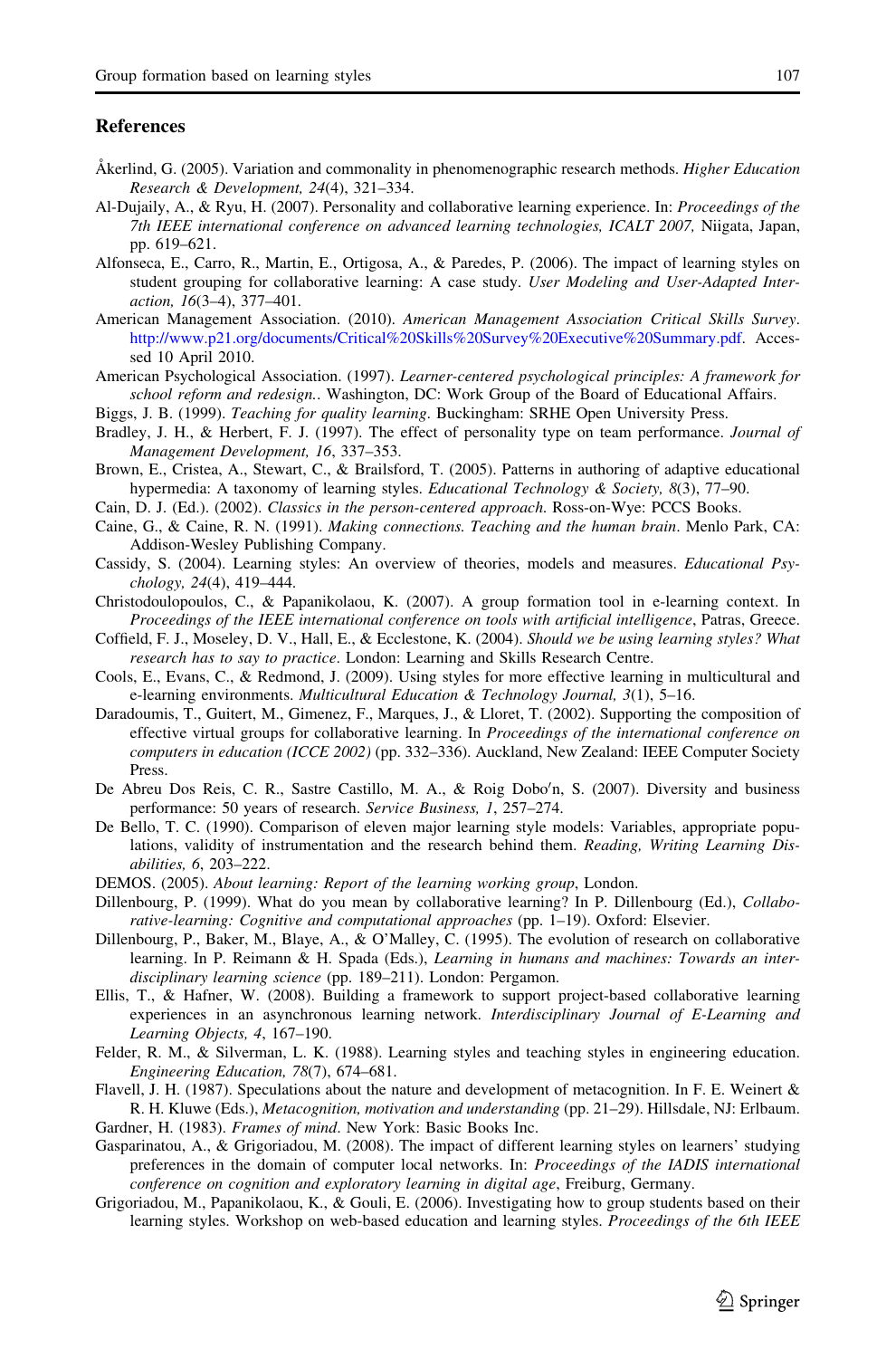<span id="page-25-0"></span>international conference on advanced learning technologies, ICALT 2006, Kerkrade, The Netherlands, pp. 1139–1140.

Gross Davis, B. (1993). Tools for teaching. San Fransisco: Jossey Bass Publ.

- Harman, W. (1998). Global mind change: The promise of the 21st century (2nd ed.). San Francisco: Berrett-Koehler Publishers.
- Harrison, D., Price, K., Gavin, J., & Florey, A. (2002). Time, teams, and task performance: Changing effects of surface and deep-level diversity on group functioning. Academy of Management Journal, 45, 1029–1045.
- Herreid, C. (1998). Why isn't cooperative learning used to teach science? BioScience, 48(7), 553–559.
- Herrmann, N. (1987). Creativity, learning, and the specialized brain in the context of education for gifted and talented children. Adapted from an address to the 7th world conference on gifted and talented children, Salt Lake City, Utah.
- Herrmann, N. (1990). The creative brain. North Carolina: Brain Books.
- Hishina, M., Okada, R., & Suzuki, K. (2005). Group formation for web-based collaborative leaning with personality information. International Journal on e-learning, 4(3), 351–364.
- Hoffman, L. R. (1959). Homogeneity and member personality and its effect on group problem solving. Journal of Abnormal Social Psychology, 58, 27–32.
- Hulme, R. (1996). Use of decision models in a diverse learning environment. The CAL POLY Pomona Journal of Interdisciplinary Studies, Vol., 9, 57.
- Hulme, R. (1998). Diversity of introductory students' learning styles. The CAL POLY Pomona Journal of Interdisciplinary Studies, 11, 59.
- Hulme, R. (2000). The relationship between university students' problem solving styles, cultural values, and ethics. The CAL POLY Pomona Journal of Interdisciplinary Studies, 13, 93.
- Hulme, R., & Karayan, J. (2001). An empirical investigation of the relationship between gender and problem solving styles. In Proceedings of the American accounting association 36th western region annual meeting, pp. 6–15.
- Jackson, S. E., Joshi, A., & Erhardt, N. L. (2003). Recent research on team and organizational diversity: SWOT analysis and implications. Journal of Management, 29(6), 801–830.
- Johnson, D. W., & Johnson, R. T. (1994). Learning together and alone: Cooperative, competitive and individualistic learning. Boston: Allyn and Bacon.
- Johnson, D. W., Johnson, R. T., & Holubec, E. (1998). Cooperation in the classroom. Boston: Allyn and Bacon.
- Jonassen, D. M., & Grabowski, B. L. (1993). Handbook of individual differences: Learning and instruction. Hillsdale: N.J. Laurence Erlbaum.
- Jules, C. (2007). Diversity of member composition and team learning in organizations. Dissertation. Case Western Reserve University. [http://etd.ohiolink.edu/send-pdf.cgi/Jules%20Claudy.pdf?case118428](http://etd.ohiolink.edu/send-pdf.cgi/Jules%20Claudy.pdf?case1184281409) [1409.](http://etd.ohiolink.edu/send-pdf.cgi/Jules%20Claudy.pdf?case1184281409) Accessed 15 December 2010.
- Karayan, J., & Hulme, R. (2003). Better teaching through learning styles awareness: A tax example. In Proceedings of the CSULB college of business administration symposium (Vol. 9).
- Keefe, J. W. (1979). Learning style: An overview. In NASSP's student learning styles: Diagnosing and proscribing programs (pp. 1–17). Reston, VA: National Association of Secondary School Principles.
- King, A. (1994). Self-assessment of thinking and problem solving. The International Journal of Career Management, 6(5), 18–29.
- King, W. (2009). Knowledge management and organizational learning. Annals of Information Systems, 4, 344.
- Kolb, D. A. (1984). Experiential learning: Experience as the source of learning and development. Englewood Cliffs, NJ: Prentice Hall.
- Kolb, D. A. (1999). The Kolb learning style inventory. Boston: Hay Resources Direct.
- Layman, L., Cornwell, T., & Williams, L. (2006). Personality types, learning styles, and an agile approach to software engineering education. In Proceedings of the 37th SIGCSE technical symposium on computer science education, Houston, Texas.
- Lewis, L. K., & Hayward, P. A. (2003). Choice-based learning: Student reactions in an undergraduate organizational communication course. Communication Education, 52(2), 148–156.
- Martin, R. M., Hulme, R., & Karayan, J. (2000). Reaching AIS students with diverse cognitive styles: A flowcharting project as an example. Review of Business Information Systems, 4(4).
- Martin, E., & Paredes, P. (2004). Using learning styles for dynamic group formation in adaptive collaborative hypermedia systems. In Proceedings of the 4th international conference on web-engineering, Munich, pp. 188–198.
- Marton, F. (1988). Phenomenography: A research approach to investigating different understanding of reality. In E. Ryymin (Ed.), Teachers' intelligent networks, Academic dissertation, Aug. 2008, University of Tampere.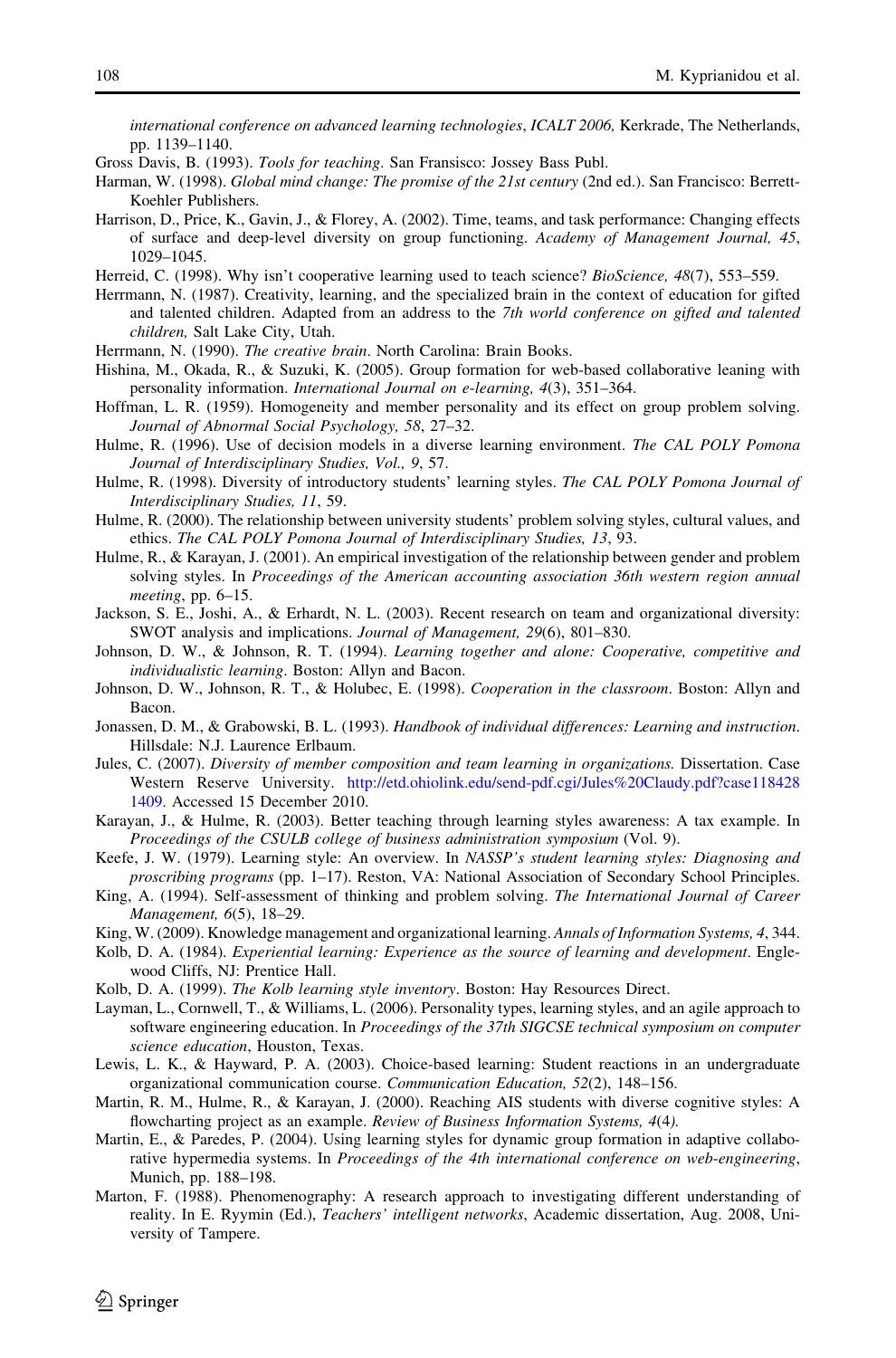- <span id="page-26-0"></span>Marton, F. (1992). Phenomenography and "the art of teaching all things to all men". Journal of Qualitative Studies in Education, 5, 253–267.
- Mayes, T. (2005). Stage2: Learner-centred pedagogy: Individual differences between learners. JISC e-Learning Models Desk Study. [http://www.jisc.ac.uk/uploaded\\_documents/Stage%202%20Learning](http://www.jisc.ac.uk/uploaded_documents/Stage%202%20Learning%20Styles%20%28Version%201%29.pdf) [%20Styles%20%28Version%201%29.pdf.](http://www.jisc.ac.uk/uploaded_documents/Stage%202%20Learning%20Styles%20%28Version%201%29.pdf) Accessed 3 March 2008.
- Menaker, E., & Coleman, S. (2007). Learning styles again: Where is empirical evidence? In *Proceedings of* Interservice/Industry Training, Simulation, and Education Conference (I/ITSEC), Orlando, Florida, Paper No. 7426.
- Merrill, D. (2000). Instructional strategies and learning styles: Which takes precedence? In R. Reiser & J. Dempsey (Eds.), Trends and issues in instructional technology. Upper Saddle River, NJ: Prentice Hall.
- Messick, S. (1976). Individuality in learning: Implications of cognitive styles and creativity for human development. San Francisco, CA: Jossey Bass.
- Muehlenbrock, M. (2006). Learning group formation based on learner profile and context. *International* Journal on e-learning, 2(1), 19–24.
- Myers, I. B. (1962). The Myers-Briggs type indicator manual. Princeton, NJ.: Educational Testing Service. Nicholson, C. Y., Oliphant, G. C., & Oliphant, R. J. (2002). Project team formation processes: Student attitudes

and experiences in nine alternative methods. Journal of the Academy of Business Education, 3.

- Ornek, F. (2008). An overview of a theoretical framework of phenomenography in qualitative education research: An example from physics education research. Asia-Pacific Forum on Science Learning and Teaching, 9(2).
- Petress, K. (2004). The benefits of group study. *Education*, 124(4), 587–589.
- Pettigrew, T. F. (1998). Intergroup contact theory. Annual Review of Psychology, 49, 65–85.
- Raudsepp, E. (1992). Managing your career. College Edition of the National Employment Weekly, 7–11.
- Rayner, S. (2007). A teaching elixir or best-fit pedagogy? Do learning styles matter? Support for Learning, 22(1), 24–30.
- Rayner, S., & Riding, R. (1997). Towards a categorization of cognitive styles and learning styles. *Educa*tional Psychology, 7(1–2), 5–27.
- Robinson, K. (2001). Out of our minds: Learning to be creative. Sussex: Capstone Publishing Limited.
- Sadler-Smith, E. (2001). The relationship between learning style and cognitive style. Personality and Individual Differences, 30, 609–616.
- Schlichter, J. (1997). Lecture 2000: More than a course across wires. Teleconference—The Business Communications Magazine, 16(6), 18–21.
- Soliman, M., & Okba, E. (2006). Teamwork as a new sustainable pedagogy for teaching architectural design. Ain Shams University international conference, Cairo, pp. 181–192.
- Summers, J. J., Beretvas, S. N., Svinicki, M. D., & Gorin, J. S. (2005). Evaluating collaborative learning and community. The Journal of Experimental Education, 73(3), 165–188.
- Swanson, L. J. (1995). Learning styles: A review of the literature. Document no. ed 387 067, Educational Research Information Centre (ERIC).
- Uljens, M. (1996). On the philosophical foundation of phenomenography. In G. Dall'Alba & B. Hasselgren (Eds.), Reflections on phenomenography (pp. 105–130). Goteborg: Acta Universitatis Gothenburgensis.
- Vermunt, J. D. (1996). Metacognitive, cognitive, and affective aspects of learning styles and strategies: A phenomenographic analysis. Higher Education, 31, 25–50.
- Voges, A. (2005). An evaluative analysis of a whole brain learning programme for adults. Unpublished Ph.D. Dissertation, University of Pretoria, April 2005, [http://upetd.up.ac.za/thesis/available/etd-0811](http://upetd.up.ac.za/thesis/available/etd-08112005-153748/unrestricted/00front.pdf) [2005-153748/unrestricted/00front.pdf](http://upetd.up.ac.za/thesis/available/etd-08112005-153748/unrestricted/00front.pdf). Accessed 17 March 2006.
- Wang, D.-Y., Lin, S., & Sun, C.-T. (2007). DIANA: A computer-supported heterogeneous grouping system for teachers to conduct successful small learning groups. Computers in Human Behavior, 23, 1997–2010.
- Waring, M., & Evans, C. (2005). Things have to change: The necessary evolution of initial teacher training. In: Proceedings of the annual international conference of the British Educational Association, University of Glamorgan, Pontypridd.
- Webster, R., & Sudweeks, F. (2006). Enabling effective collaborative learning in networked virtual environments. Current Developments in Technology-Assisted Education, pp. 1437–1441.
- Williams, K. Y., & O'Reilly, C. A. (1998). Demography and diversity in organizations: A review of 40 years of research. In B. M. Staw & L. L. Cummings (Eds.), Research in organizational behavior (Vol. 20, pp. 77–140). Greenwich, CT: JAI Press.
- Witkin, H. A., Moore, C. A., Goodenough, D. R., & Cox, P. W. (1977). Field-dependent and fieldindependent cognitive styles and their educational implications. Review of Educational Research, 47(1), 1–64.